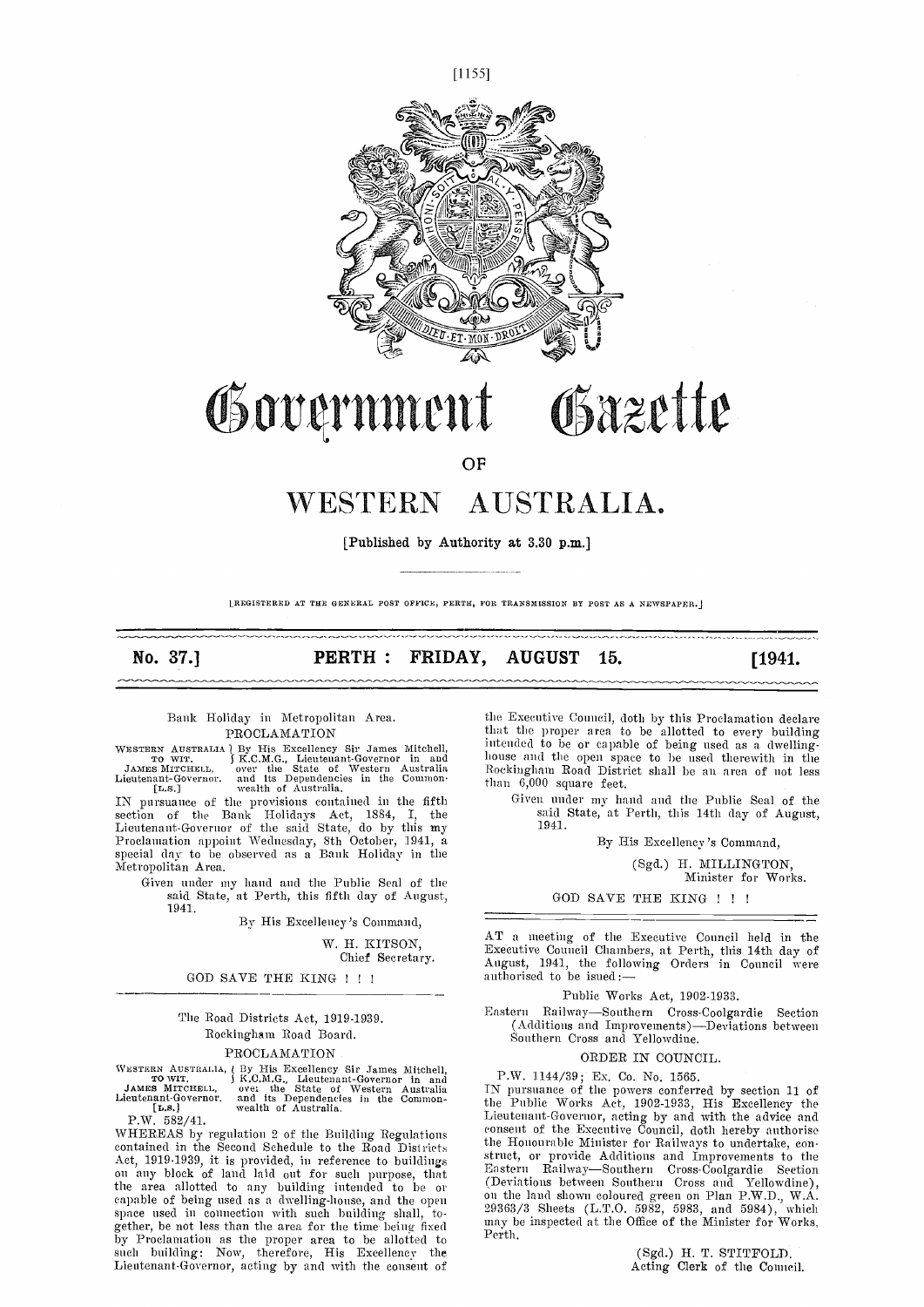## Traffic Act, 1919-1935. Preston Road Board. ORDER IN COUNCIL.

P.W. 1063/21.<br>HIS Excellency the Lieutenant-Governor, acting by and with the advice and consent of the Executive Council,<br>hereby makes the following Order under the authority westerly of the north-western boundary of Lot 1814; hereby makes the following Order under the authority westerly of the north-western boundary of Lot 1814;<br>of section 48 of the Traffic Act, 1919-1935, namely that thence north-easterly to and along said boundary and of section 48 of the Traffic Act, 1919-1935, namely that then<br>in pursuance of subparagraph (b) of paragraph (VII) onwa<br>of subsection (1) of section 46 of the said Act, the nortl Preston Road Board is hereby empowered to prohibit easte:<br>the passage of heavy or obstructive traffic over any and the passage of heavy or obstructive traffic over any specified road, either generally or during certain months of the year. (Sgd.) H. T. STITFOLD, Acting Clerk of the Council.

## Municipal Corporations Act, 1906-1940. Road Distriets Act, 1919-1939. Municipality of Boulder and the Kalgoorlie Road District-Adjustment of Boundaries. ORDER IN COUNCIL.

P.W. 618/41.<br>WHEREAS under the provisions of section 26 of the WHEREAS under the provisions of section 26 of the Municipal Corporations Act, 1906-1940, the Governor said may make orders altering, for the purpose of adjnstment, the boundaries of any conterminous municipality and road district, and under the provisions of section 8 and Total districts Act, 1919-1939, the Governor may<br>by Order in Council transfer to a municipal district any<br>adjoining portion of a road district, or to a road district any adjoining portion of a municipal district: And whereas it is desirable to adjust the conterminous boundaries of the Municipality of Boulder and the Kalgoorlie Road District, and, consequently, to transfer to the Boulder Municipal District portion of the Kalgoorlie eas Road District and to transfer portion of the Boulder Municipal District to the Kalgoorlie Road District: Now, therefore, His Excellency the Lieutenant-Governor, under<br>the powers conferred by the said sections of the said thence Acts, doth hereby order that the boundaries of the co Municipality of Boulder shall be as set forth in the  $\frac{1}{10}$ Schedule hereto and that the conterminous boundaries  $\frac{10}{2}$ of the said Municipality and the Kalgoorlie Road District shall be altered for the purpose of adjustment, and with the said consequential transfers accordingly.

## Schedule.

All that portion of land bounded by lines starting<br>from the southern corner of Kalgoorlie Lot 2655, Dixon southern street, and extending south-easterly to the northern  $\frac{1}{2}$ corner of Boulder Lot 2194; thence south-easterly along boundaries of said Lot 2194, 2193, and 2192 to the north-western side of a 150-link street; thence north-<br>easterly along said side to the north-eastern side of Coronation street; thence south-easterly along the latter thence side to the north-western side of Violet street; thence said r north-easterly and easterly to and along the northern westerly side of Evans street to the western side of Wilson street; thence northerly along the latter side to a point in pro-<br>lougation westerly of the southern boundary of Lot 2375;<br>thence easterly to and along the said boundary and onlougation westerly of the southern boundary of Lot 2375; to a<br>thence easterly to and along the said boundary and on-<br>wards to the eastern side of Brookman street; thence<br>northerly along the latter side to the southern side Eddnes street; thence easterly to the north-eastern<br>corner of Lot 2365; thence southerly, easterly, and again southerly along the eastern boundary of the said lot to and along the centre of a right-of-way and to side of and along the eastern boundary of Lot 792 to the northern side of Evans street aforesaid; thence easterly western and southerly to the north-western corner of Lot 2376; onwar<br>thence easterly and southerly and again easterly and wester southerly along boundaries of the latter lot to and along the centre of a right-of-way, and to and along the eastern boundary of Lot 802 to the northern side of Dart street; thence easterly and southerly to the north-<br>eastern corner of Lot 803; thence southerly along the<br>western side of Lane street to the centre of a right-of-<br>way along the southern side of the latter lot; thence easterly to and along a right-of-way to a point in pro-<br>longation northerly of the eastern boundary of Lot<br>2399; thence southerly to and along said boundary; thence easterly to the south-eastern corner of Lot 2401; under<br>thence southerly, westerly, and again southerly to and along the eastern boundary of Lot 2405 to and along from<br>the centre of a right-of-way, and to and along the gelly, eastern boundary of Lot 2420, and onwards to the<br>southern side of York street; thence westerly along the 14,

latter side of street to the eastern side of Lane street<br>aforesaid and onwards for a distance of 30-3/10 links;<br>thence southerly by a parallel line to the latter side of street to a point in prolongation westerly of the southern boundary of Lot 1958; thence easterly to and along said boundary and onwards along the northern side of Clancy street to a point in prolongation south-<br>westerly of the north-western boundary of Lot 1814;<br>thence north-easterly to and along said boundary and onwards to a point in prolongation north-westerly of the north-eastern boundary of Lot 1547 ; thence southeasterly to and along the latter boundary, onwards to and along boundaries of Lots 1553 and 1552 and continning onwards to the south-eastern side of Hainault road; thence south-westerly along said side of road to the northernmost corner of Lot 2653 ; thence southerly and west-south-westerly along boundaries of the latter lot to its southern corner; thence southerly along the eastern side of Powell street to the south-eastern side of Road No. 829; thence east-north-easterly along said<br>side of road to a point in prolongation northerly of the<br>eastern boundary of Lot 395; thence southerly to the<br>northern corner of Reserve 7233; thence south-easterly and south-westerly along boundaries of said reserve,<br>the south-eastern boundary of Lot 395 aforesaid and onwards to the southern corner of Lot 1726; thence southerly along the eastern side of Powell street afore-<br>said to a point in prolongation north-westerly of the<br>north-eastern boundary of Lot 347; thence southeasterly to and along said boundary to a north-eastern<br>corner of the latter lot; thence south-easterly to the<br>north-eastern corner of Lot 2660; thence southerly along the western side of Shannon street to the north-eastern corner of Lot 2657; thence easterly to the north-eastern<br>corner of Lot 2517; thence southerly to the north-<br>western corner of Lot 1719; thence easterly and southerly to and along the northern boundary and the eastern boundary of Lot 1732; thence easterly to the south-<br>eastern corner of Lot 2675; thence southerly to the<br>north-western corner of Lot F261; thence easterly and southerly to the north-eastern corner of Lot F262; thence easterly to the north-eastern corner of Lot  $1891;$ thence southerly and easterly to the north-western corner of Lot 924; thence southerly to the south-western corner of Lot 925; thence generally south-south-easterly to and along the north-eastern boundary of Lot 803 and onwards to the intersection of the southern side of Leviathan street with the eastern side of Scott street; Leviathan street with the eastern side of Scott street; thence southmly along the latter side of street to the northern side of Bendigo street; thence easterly along said side to the western side of Kenilworth street; thence northerly to the south-eastern corner of Lot P303 thence easterly to the eastern corner of Lot 807; thence sonth-south-easterly passing through the north-eastern corner of Lot 1884 and onwards to the eastern side of and onwards to a point in the eastern prolongation of the southernmost boundary of Reserve 9597 for Park Lands; thence westerly to and along the said boundary;<br>thence northerly along part of a western boundary of<br>said reserve to the southern side of Lynch street; thence of Reserve 12935 (Sanitary Purposes); thence northerly<br>to and along said boundary and onwards to a point in<br>prolongation westerly of the northern side of Dwyer<br>street; thence easterly along said prolongation to a<br>point in thence easterly along said side of street to the western side of Leake street; thence northerly, easterly, again northerly, and easterly and northerly and north-north- westerly along boundaries of Hampton Location 40 arid onwards in the last-mentioned direction to the northwestern side of Dixon street aforesaid, and thence east- north-easterly along said side of street to the starting point. The boundaries of Kalgoorlie Road Board District arc hereby amended to conform with this description.

(Sgd.) H. T. STITFOLD, Acting Clerk of the Council.

FARMERS' DEBTS ADJUSTMENT ACT, 1930-1934. NOTICE is hereby given that adjustment of debts under section 11 of the Act of the following farmer has been flusahised and the Stay Order has lapsed as has been finalised and the Stay Order has lapsed as from the date specified :- Walton, Edwin, East Pingehly, 15th August, 1941.

14/8/1941.

H. E. SMITH,<br>Director.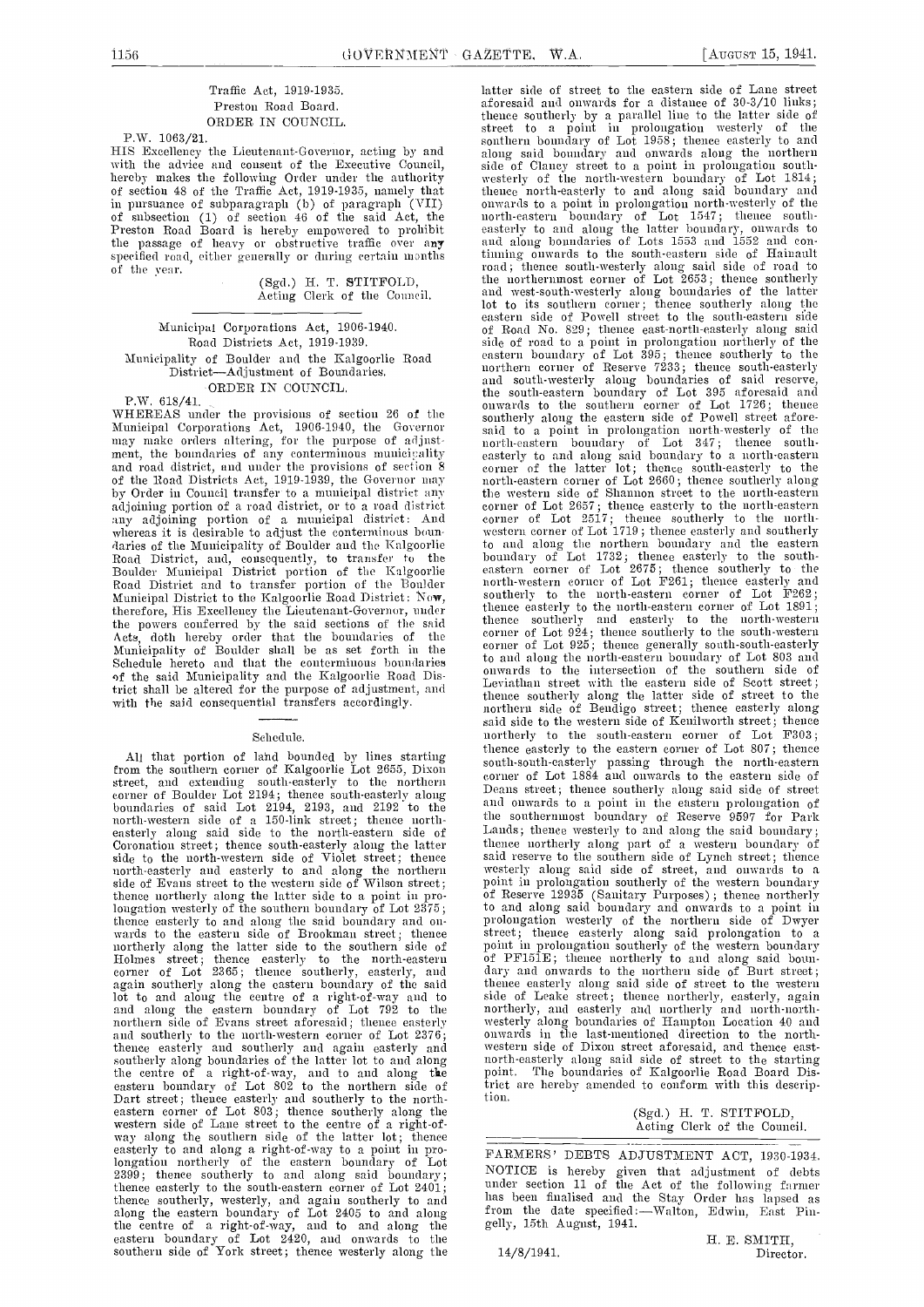## VACANCIES IN THE PUBLIC SERVICE.

| Department.                                                                     |                      | Position.                                                                                                                                  | Salary.                                | Date<br>Returnable.   |  |
|---------------------------------------------------------------------------------|----------------------|--------------------------------------------------------------------------------------------------------------------------------------------|----------------------------------------|-----------------------|--|
| Metropolitan Water Supply                                                       | $\cdots$             | Clerk (Item 1258)<br>$\cdots$<br>.<br>$\cdots$                                                                                             | Class 10.<br>£279-£288                 | 1941.<br>16th August. |  |
| Treasury<br>$\cdots$<br>$\cdots$<br><br>Chief Secretary<br>$\cdots$<br>$\cdots$ | $\cdots$<br>$\cdots$ | Secretary Premier's Office †<br>$\cdots$<br>$\cdots$<br>$\cdots$<br>$\cdots$<br>Storekeeper Fremantle Gaol<br>$\cdots$<br>$\cdots$<br><br> | £780-£940<br>Class 8.<br>$£318 - £330$ | 23rd August.<br>do.   |  |
| Crown Law<br>$\cdots$<br>                                                       | $\cdots$             | Clerk, Official Trustee's Office (Item 1409)<br>$\cdots$                                                                                   | Class $9$ .<br>£294-£303               | do.                   |  |
| Public Works<br>$\cdots$<br>$\cdots$                                            | $\cdots$             | Eugineer (2nd Class), Reclassification Nos. 1067, 1068,<br>1069, 1070, 1071                                                                | Class $4-5$ .<br>£414–£486             | 30th August.          |  |
| Metropolitan Water Supply                                                       | $\cdots$             | Engineer (2nd Class), Reclassification No. 1344<br>$\cdots$                                                                                | Class $4-5$ .<br>£414–£486             | do.                   |  |
| Crown Law<br><br>$\cdots$                                                       | $\cdots$             | Resident Magistrate and Clerk of Courts, Carnarvon                                                                                         | Class $1-2$ .<br>£582-£699             | do.                   |  |
| Agriculture<br>$\cdots$<br>                                                     | $\cdots$             | Assistant Superintendent of Dairying*§<br>$\cdots$<br>$\cdots$                                                                             | Class 3.<br>£510-£5581                 | 1st September.        |  |

\* Applications are also called under section 29 of the Public Service Act.

tThe Officer appointed to this pasition will also be appainted to the position of Clerk of the Executive Council with an additional annual allowance of £60.

Ihitnit fixed (f534) in accordance with clause 8 of the Professional Agreement.

§Applicants should be graduates of an approved University, preferably in Agriculture, and possess a thorough knowledge of the technical processes involved in the manufacture of dairy produce, particularly butter and cheese, and, if possible, experience in the grading of dairy produce. They also should have a practical knowledge of dairy hu

Applications are called under section 38 of the Public Service Act, 1904, and are to be addressed to the Public Service Commissioner and should be made on the prescribed form, obtainable from the offices of the various Permanent Heads of Departments.

APPLICATIONS are invited for a temporary position of Clerk of Courts, Broome, Range £318-£330. Should this become permanent, the appointment of the officer acting will be confirmed, subject to satisfactory report.

> GEO. W. SIMPSON, Public Service Commissioner.

## Office of Public Service Commissioner, Perth, 14th August, 1941.

HIS Excellency the Lieutenant-Governor in Executive Council has approved of the following appointment:

Ex. Co. 1444; P.S.C. 548/41:E. S. Reynolds, Resi- dent Magistrate and Clerk of Courts, Brooine, Crown Law Department, to be Resident Magistrate, Albany, as

from the 1st August, 1941.  $GEO. W. SIMPSON,$ Public Service Commissioner.

Crown Law Department,<br>Perth, 14th August, 1941.<br>THE Hon. Minister for Justice has appointed Donald<br>John Richard deWit Scott as a Commissioner for John Richard deWit Scott as a Commissioner Declarations under the Declarations and Attestations Act, 1913.

## THE ELECTORAL ACT, 1907-1940.

THE Hon. Minister for Justice has approved of the undermeutioned appointments and cancellations of appointments of Postal Vote Officers under section 89 of the Electoral Act, 1907-1940 :--

APPOINTMENTS.

Collie District.

Noggerup-Duperouzel, J. W.

## Mt. Magnet Subdistrict.

Road Board, Mt. Magnet-Atkinson, Robert William.<br>Evanston via Bullfinch-Tobitt, George.

Nedlands District.

Secretary Necilands Road Board-----Hudson, Ernest George.

Pingelly District.

School, Kulyaling-Hill, George F.

Sussex District. Upper Capel via Kirup-Brazier, Noel M.

Toodyay District.

State School, Mt. Helena-Griffiths, Charles M.

Yilgarn-Coolgardie District. Southern Cross-Boaden, G.

CANCELLATIONS.

Collie District.

Thorpe Park, Noggerup-Sewell, Hugo French.

Forrest District.

School, Wuraming-Cullity, Annie.

Katanaing District.

Tambellup-Spence, David.

Mt. Magnet Subdistrict. Mt. Magnet-Procter, James Arthur Venables.

Nedlaads District.

Road Board Office, Nedlands-Jenkins, Allan Henry.

Pingelly District.

Kulyaling-Vinicombe, Noel Alban.

Sussex District. Upper Capel via Kirup-Brazier, Arthur.

## Yilgarn-Coolgardie District.

Boorabbin-Quinlivan, James.<br>Kellandi-Smith, Edward Roland.

H. B. HAYLES, Under Secretary for Law.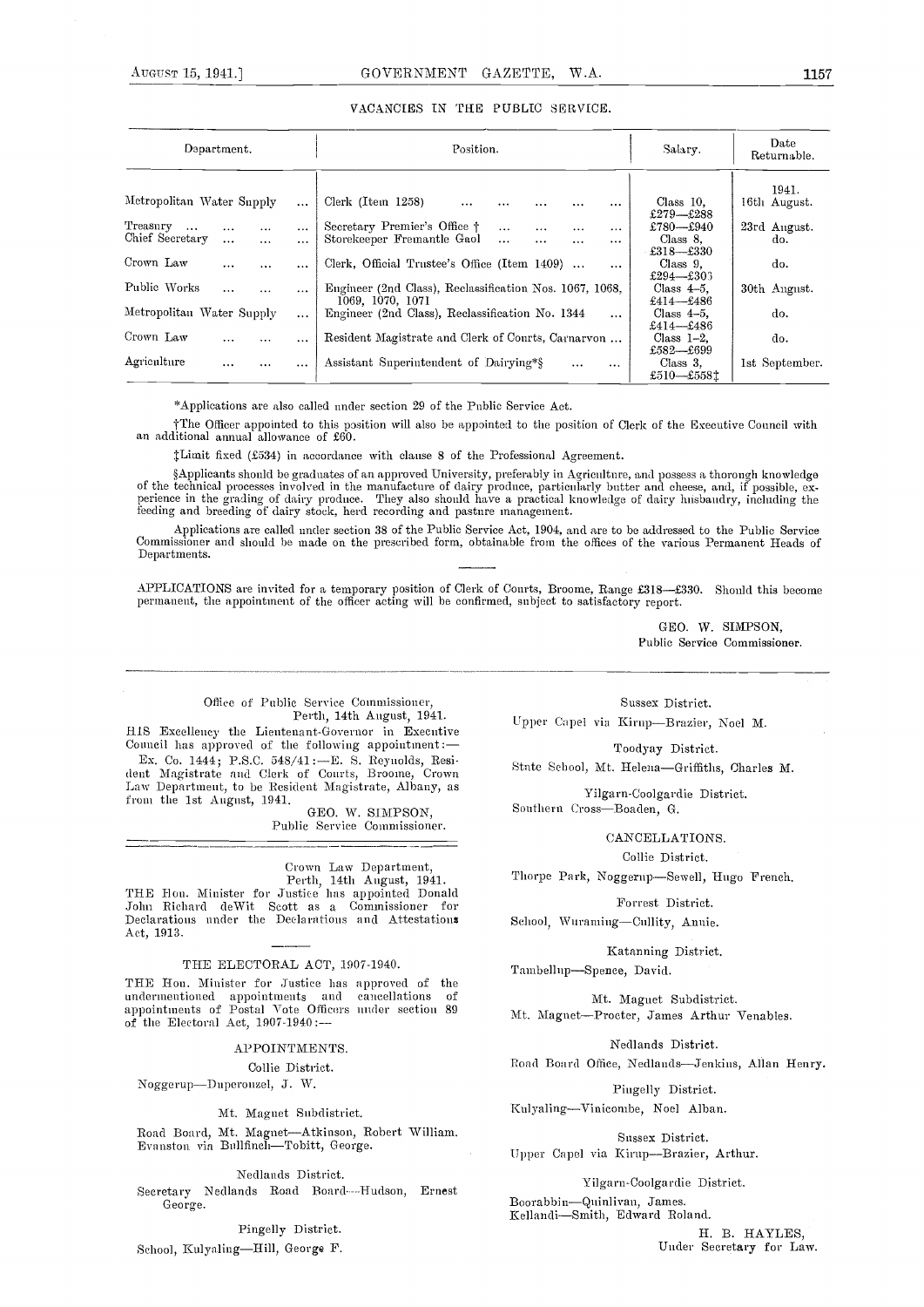## THE HEALTH ACT, 1911-37.

Additions to Register of Midwives.

THE following names are to be added to the Register of Midwives as at the 5th May, 1941, published in the Government Gazette on the 18th July, 1941 :--<br>Government Gazette on the 18th July, 1941 :-- Commission of Notive Aff

- $^{2326}$ —Bird, Marjorie; Tyrell street, Nedlands; 20th  $\qquad \qquad \qquad \qquad \qquad \qquad \qquad$ July, 1928; sec. 284; K.E.M. Hospital and State Exam.
- 2308—Davies, Joyce M.; Manjimup; 20th December, 1940; sec. 284; K.E.M. Hospital and State Exam.
- 2292—Fraser, noe Bunting, Anna F.; Manjimup; 8th Act, 1933-1939, and its regulations:<br>September, 1936; sec. 288; Women's Hospital, Mel-<br>FALL TALGOOD I.E.
- September, 1936; September, 1936; September, and Victorian Regn.<br>1985—Hughan, Dorothy M.; Hamersley road, Subiaco; 19th April, 1933; sec. 284; K.E.M. Hospital and State Exam.<br>1K.
- 2405—Phillips, Eunice N.; Ruislip street, Leederville; 28th February, 1939; sec. 288; Women's Hospital, Melbourne, and Victorian Regn.

Melbourne, and Victorian Regn.<br>2085—Richards, Annie D.; Cue; 18th November, 1935;

- sec. 284; K.E.M. Hospital and State Exam.<br>1392—Sparks, Elizabeth; Reginald street, Cottesloe; 25th July, 1924; sec. 284; Hillcrest Hospital and Minis<br>State Exam. bindir
- 1075—Thornton, Sarah M.; Nicholson road, Subiaco; 6th February, 1914; sec. 288 (1) ; Fremantle Midwifery Training School.
- 1953—Wickham, Mary; Harvey; 21st October, 1932; sec. 284; K.E.M. Hospital and State Exam.

N. U. LYNCH, Secretary Midwives' Registration Board.

#### THE HEALTH ACT, 1911-37.

To All Whom It May Concern:

TAKE notice that the Midland Junction Municipal of rent or other reasons:<br>Council (being the local authority in and for the Health Name Lease No. Distri Council (being the Health District of Midland Junction within the meaning of the Health Act, 1911-37) did declare that the house men-<br>
Health Act, 1911-37) did declare that the house men-<br>  $\frac{2294/22}{35/80}$ . tioned and described below was unfit for habitation and was not to he let or occupied; Now therefore, the local authority aforesaid doth order and direct that the said house shall be taken down and removed and the land whereon it is situate shall be cleaned of all building  $\frac{3}{\sqrt{2}}$ dehris, and that such work shall be executed within 30 days of the date hereof.

Description of House Referred to above.

Wood and corrugated iron house situate on Lot 8 of Swan Location 16, section E, and known as No. 70 Elgee road, Midland Junction.

Dated this 1st Day of August, 1941.

Issued under the direction of the Mayor and Coun-<br>
eilly, A. L.; 3117/1888; Rockingham 401; £7 0s. 0d.;<br>
eillors of the Municipality of Midland Junction.<br>
Reilly, A. L.; 3117/1885; Rockingham 402; £7 0s. 0d.;

F. L. GAWNED, Town Clerk.

## NATIVE ADMINISTRATION ACT, 1905-1940.

Department of Native Affairs,<br>Native Affairs 50/41. Perth, 8th August, 1941.<br>PURSUANT to the provisions of section 7 of the Native Native Affairs 50/41. Perth, 8th August, 1941. 1684/34; Rothsay.<br>PURSUANT to the provisions of section 7 of the Native Wallace, C. G.; 3117/2850; Rothsay 110; £0 6s. 0d.; Administration Act, 1905-1940, the Honourable the 4 Minister for the North-West has appointed the following Williams, G. E.; 68, to be Protectors of Natives:—Mr. P. C. Leeming, Super- 4311/29; 36/80. to be Protectors of Natives:—Mr. P. C. Leeming, Super-<br>intendent Carrolup Native Settlement via Katauning,<br>for Katauning and all districts and parts of districts within the Magisterial Districts of Williams and Stirling,<br>for the year ending 31st December, 1941, vice Mr. J. H.<br>Bisley; Mr. L. M. Baikie, J.P., Quairading, for the<br>Quairading District, for one month from the 1st August, Bisley; Mr. L. M. Baikie, J.P., Quairading, for the Quairading District, for one month from the 1st August,

### F. I. BRAY Commissioner of Native Affairs.

THE NATIVE ADMINISTRATION ACT, 1905-1940.

Department of Native Affairs, Perth, 12th August, 1941.

IT is hereby notified, for public information, that Ralph Weir, of Shark Bay, in Western Australia, being a quadroon over twenty-one years of age, has made appli- cation under section 3 of the Native Administration Act, 1905-1940, to be classed as a native under the said  $Act$ , that the Hon. Minister for the North-West, as the Minister charged with the administration of the said Act, has consented to the said application, and that the said Ralph purposes of the said Act.

## F. I. BRAY, Commissioner of Native Affairs.

#### GOVERNMENT LAND SALES.

THE undermentioned allotments of land will be offered for sale at public auction on the dates and at the places specified below, under the provisions of the Land<br>Act, 1933-1939, and its regulations:—

## KALGOORLIE.

19th August, 1941, at <sup>2</sup> p.m., at the District Lands Office

I KalgoorlieTowu (Dugan street) R342, 39.Op., £15. (Killarney street) 1812, 1r., £10.

tSubject to leasehold conditions omih- aud that the lessee shall not be entitled to convert the lot to 1ee simple at any future date.<br>All improvements on the land offered for sale are the

property of the Crown and shall be paid for as the Minister may direct, whose valuation shall be final and binding on the purchaser.

Plans and further particulars of these sales may be obtained at this Office. Land sold to a depth of  $20$ : feet below the natural surface, except in mining dis tricts, where it is granted to a depth of 40 feet or 20 feet only.

> G. L. NEEDHAM. Under Secretary for Lands.

## FORFEITURES.

THE undermentioned leases have been cancelled nuder section 23 of the Land Act, 1933-1939, for non-payment

Name, Lease No., District, Reason, Corr. No., Plan.

Begley, W. J.; 39124/55; Yilgarn 35; £148 9s. 6d.;

Begley, C. N.; 347/2174; Avon 24887 and 12044; £3

9s. 6d.; 203/38; 24/80, Cl.<br>Clews, H. J.; 40941/55; Yilgarn 191; £23 Os. 3d.; 3485/24; 35/80, D3.

Cooper, Muriel; 347/2966; Victoria 5767; abandoned; 3829/40; 89/80, A1.<br>Delane, G. V.; 347/2972; Yilgarn 353; abandoned; 1608/39; 54/80, E4.<br>Delane, G. V.; 347/2971; Yilgarn 352; abandoned; 1/39; 54/80, E4.

Fsy, C. W.; 3ll6/627 Denham 49: £0 17s. 64.; 1382/37; Denham.

Reilly, A. L.; 3117/1888; Rockingham 401; £7 Os. Od.; 2318/36; l7ockingliam.

2318/36; Rockingham.<br>Reilly, A. L.; 3117/1885; Rockingham 402; £7 0s. 0d.; 2319/36; Rockingham.<br>Renfrey, F. S.; 348/507; Williams 10593; £1 17s. 3d.; 405/36; 408/80, F1 and 2.

Tonkin, Walter; 349/412; Avon 18037; £0 5s. 0d.; 1914/37; 2A/40.

Wallace, C. G.; 3117/2529; Rothsay 61; £0 12s. 7d.;

1684/487/35; Rothsay.<br>Williams, G. E.; 68/2098; Jilbadji 616; £139 6s. 2d.;

C. L. NEEDHAM,

Under Secretary for Lands.

## APPLICATIONS FOR LEASING LAND NEAR CARNARVON.

## PERTH LAND AGENCY.

Grazing Purposes.

Section 32 of the Land Act, 1933-1939.

Department of Lands and Surveys,<br>Corr. No. 1623/38. Perth. 13th August. 194 Corr. No. 1623/38. Perth, 13th August, 1941.<br>APPLICATIONS for the leasing of the land comprised<br>within portion of Reserve No. 15587 and portion of Gas-<br>coyne Location 92 (Temporary Reserve) (situated near<br>Cararyon), conta

The above land will be available for leasing under section 32 of the Land Act, 1933-1939, for a term of one year, renewable thereafter at the will of the Hon.<br>the Minister for Lands and terminable at three months'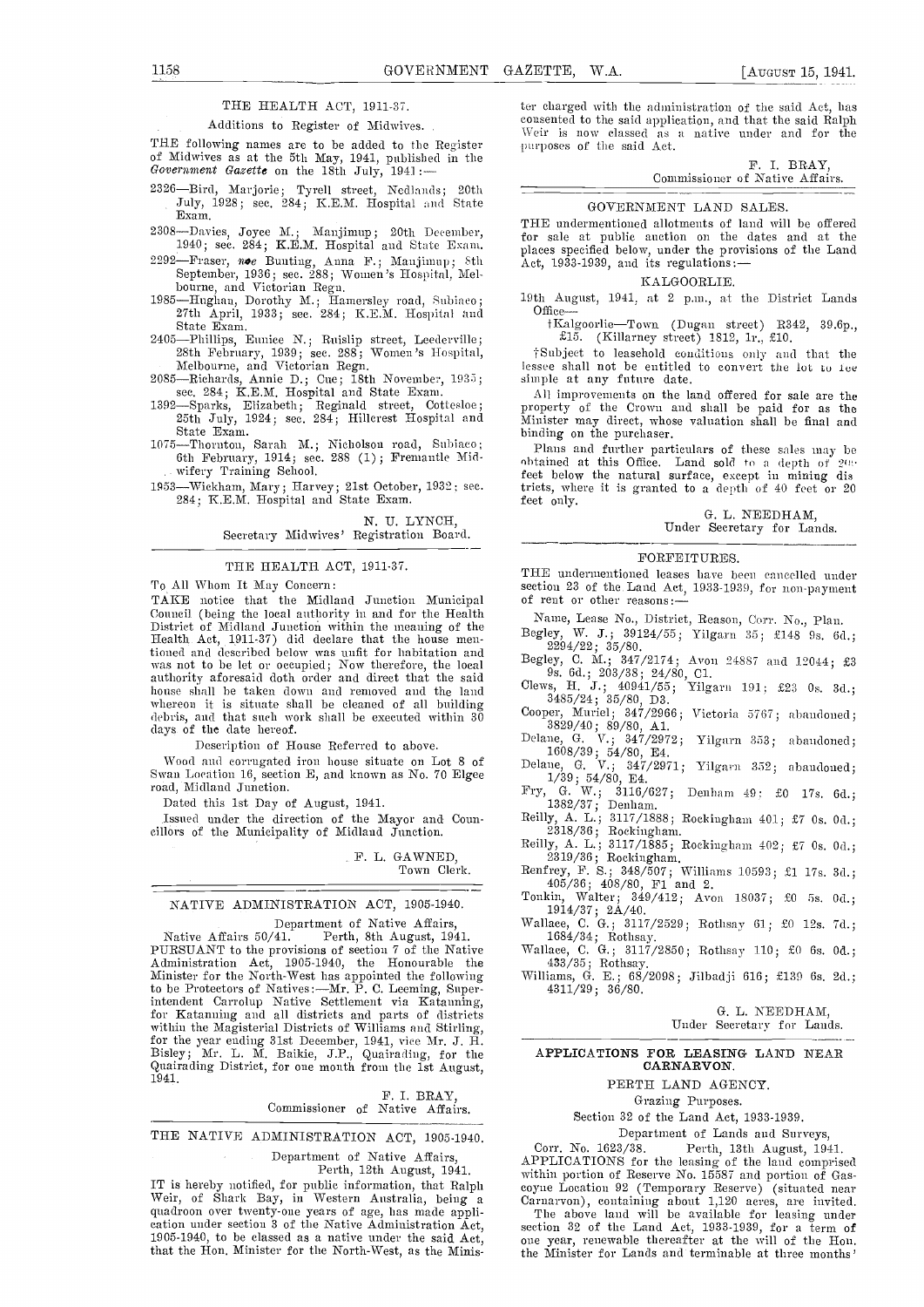notice, rent being apportioned accordingly, and no com- mensation being payable for improvements effected at  $\qquad$ the expiration of the lease or the sooner determination thereof.

Applications for the above, accompanied by one year's rent (the amount being fixed at the rate of eight pounds), indorsed "Application for portions of Reserve No. 15587 and Gascoyne Location 92, shown on Public<br>Plan Locations near Carnarvon," and addressed "Under<br>Secretary for Lands" must be lodged at the Lands<br>Office, Perth, on or before Wednesday, 10th September, 1941.

All applications lodged on or before that date will be eated as having been received on that date. (Plan treated as having been received on that date. Locations near Carnarvon.)

> 0. L. NEEDHAM, Under Secretary for Lands.

## Schedule.

Bounded on the north by Lease 332/520, on the eastward by Road No. 9480, on the southward by Locations 144 to 154, inelusive, 94, 95, 96, 175, 176, and 177, on the west by a road passing along the east boundary of Reserve No. 1225.

#### LAND OPEN FOR SELECTION.

under Part V. of the Land Act, 1933-1939, and the regulations appertaining thereto, subjeet to the provisions of the said Act.

Applieations must be lodged at the Land Agency Office as specified hereunder not later than the date  $A_{V}$ specified, but may be lodged before such date if so  $\overline{a}$  desired.

All applications lodged on or before such date will be treated as having been received on the closing day, and if there are more applicants than one for any block, the application to be granted will be determined by the Land Board. Should any lands remain unselected such will continue available until applied for or otherwise dealt with.

If a Land Board sitting becomes necessary, the applicants for the blocks will be duly notified of the date, C<br>time, and place of the meeting of the Board, and there shall be an interval of at least three days between the Loc. closing date and the sitting of the Board.

If an applicant wishes to appear before the Land Board in person he may apply to the Head Office or to the Clerk in Charge of any of the District or Branch B24<br>Land Offices for a certificate to the Railway Depart- Subment which, on presentation at the nearest Railway ance<br>Station will entitle him to a Return Ticket, at C sion Rates, to the place where the Board will sit, avail-<br>able for seven days from the date of issue.

The selector of a Homestead Farm from any location must take the balance thereof, if any, under Conditional Purchase.

All marketable timber, including sandalwood and Open under mallet, is reserved to the Crown, subject to the pro visions of clause 18 of the regulations.

#### SCHEDULE.

## WEDNESDAY, 20th AUGUST, 1941.

ALBANY LAND AGENCY.

## Plantagenet District (ahout 16 miles north-east of Albany).

Corr. No. 169/31. (Plan 451/80, F3.)

Location 2793, containing 160a., at 7s. per acre; classi-<br>fication page 10 of 5025/30; subject to payment for improvements, if any, and to exemption from road rates<br>for two years from date of approval of application;<br>also subject to timber conditions. This cancels the previous *Government Gazette* notice relating to this loca-<br>tion.

BEVERLEY LAND AGENCY.

Avon District (about 16 miles east of Rendering).

Corr. No. 12/33. (Plan 345/80, D4.)

Location 23766, containing 319a. 3r. 38p., at 2s. 9d. per acre; classification page 5 of 12/33; subject to pay-

snent for improvements and to the condition that the poison must be eradicated to the satisfaction of the Minister for Lands before the Crown grant will issue;<br>being E. Howie's forfeited Lease 68/3863.

## GERALDTON LAND AGENCY.

## Victoria District (about four to five miles west of  $\Lambda$ rrino). Arrino).

Corr. No. 6070/28. (Plan  $123/80$ , D and E4.) Locations 2750, 3004, 7092, and 7111, containing 3,441a. Or. 1p., at 3s. per acre; classification pages<br>150/152 of 6785/23; Location 7254 and 9278, containing 320a. ir. 131)., at 3s. per acre; classification page 6 of 3060/20; and are subject to Agricultural Bank indebt-<br>edness; also Location 9612, containing 316a. 3r. 37p.,<br>at 3s. per acre; classification page 6 of 2655/36; subject to paynsent for improvements; being R. W. Barr's forfeited Leases 68/2547, 68/2523, 74/1005, and 347/1406.

#### KATANNING LAND AGENCY.

Plantagenet District (about six miles north-east of Kendinup Siding).

## Corr. No. 204/39. (Plan 445/80, B2.)

IT is hereby notified, for general information, that the al-road rates for two years from date of approval of areas scheduled hereunder are available for selection application; also subject to timber conditions; being Location 4081, containing 1,324a. 3r. 29p., at 5s. per acre; classification page 5 of 2320/21; subject to payment for improvements, if any, and to exemption from road rates for two years from date of approval of applicatiou; also subject to timber conditions; being P. H. Meyer's forfeited Lease 348/926.

#### NARROGIN LAND AGENCY.

Avon District (about 11 miles north-east of Kulin).

Corr. No. 5041/28. (Plan 377/80, D and El and 2.)<br>Locations 19819, 19821, and 26251, containing 2,746a, at 4s. 6d. per acre; classification page 5 of 5041/28; subject to Agricultural Bank indebtedness; being A. S. White 's forfeited Leases 68/869 and 74/504.

#### PERTH LAND AGENCY.

Oldfield District (about six miles north-east of Kundip). Corr. No. 3789/20. (Plan 421/80, A and B1 and 2.)<br>Price

|     |                         |      | Loc. No. Area. per acre. | Remarks.                   |
|-----|-------------------------|------|--------------------------|----------------------------|
|     |                         |      | a. r. p. s. d.           |                            |
| 63  |                         |      | 978 0 0 5 3              | Class. page 68 of 3789/20. |
| 57  | $1,000 \quad 0 \quad 0$ |      | $5 \t3$                  | do.<br>do.                 |
| 324 | 1.000                   | 1 14 | 59                       | do.<br>do.                 |

Subject to Agricultural Bank and Industries Assistance Board indebtedness and to mining conditions; also subject to a grazing lease which expires on  $14/4/1942$ ; being L. Hambley 's forfeited Leases 12550/56, 12549/56 and 40672/55.

#### Peel Estate (about  $3\frac{1}{2}$  miles east of Karnup).

Open under Part V. of the Land Act, 1933-1939, as niodified by Part VIII.

Corr. 1074/36. (Plan 341D/40, C4.)<br>Location 390, containing 92a. 0r. 35p.; purchase money Location 390, containing 92a. Or. 35p.; purchase money  $-$  569; half-yearly instalments (first five years) interest only :—to returned soldiers, at  $4\frac{1}{2}$  per cent. p.a.-- £1 11s. 1d.; to civilians, at 5 per cent. p.a.— $\pm 1$  14s. 6d.;<br>half-yearly instalments over the balance (35 years), in-<br>cluding principal and interest:—to returned soldiers,<br>at  $4\frac{1}{2}$  per cent. p.a.— $\pm 1$  18s. 6d.; to

## TIWRSDAY, 21st AUGUST, 1941. BRIDGETOWN LAND AGENCY.

Nelson District (about 5½ miles east of Kulikup).<br>Corr. No. 1038/38. (Plan 415C/40, E3.)

Corr. No. 1038/38. (Plan 415C/40, E3.)<br>Location 2635, containing 282a., at 6s. per acre;<br>classification page 4 of 526/23; subject to exemption from road rates for two years from date of approval of application; being F. N. Boek's forfeited Lease  $3\overline{47}/1929.$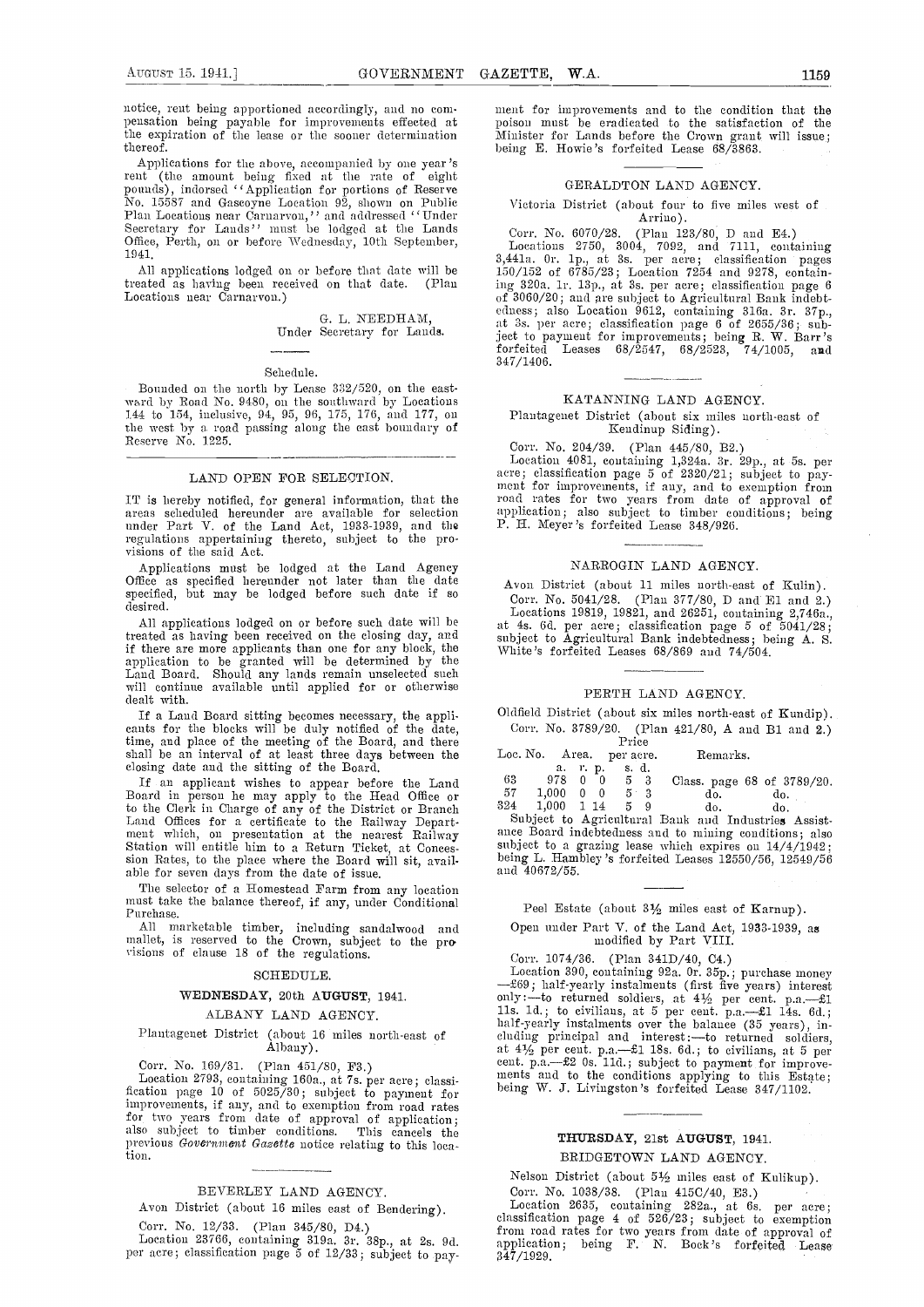Nelson District (near Yerraminnup Pool).

Corr. No. 1045/33. (Plan 438D/40, B4.) Location 11341, containing 206a., at 6s. 60. per acre (excluding survey fee) ; classification page 20 of File 1045/33; available subject to the usual timber reservation conditions.

Wellington District (about four miles west of Argyle).

Corr. 874/40. (Plan 414A/40, A1.)<br>
Location 4485, containing 500a. 1r. 11p., at 5s. 3d. 20/1.<br>
per acre (excluding survey fee); classification page 22<br>
of File 874/40; available subject to the usual timber<br>
reservation con

## WEDNESDAY, 27th AUGUST, 1941.

ALBANY LAND AGENCY. Plantayenet District (about 19 miles east of Mt. Barker).

Corr. No. 827/38. (Plan 451/80, E1.)<br>Location 5608, containing 231a. 1r. 26p., at 6s. per<br>acre; classification page 17 of 827/38; subject to the<br>condition that the poison must be eradicated to the satisfaction of the Minister for Lands before the Crown grant will issue; also subject to timber conditions and to exemption from road rates for two years from date of approval of application; being H. S. Gibbons' forfeited Lease 365/852.

#### BEVEBLEY LAND AGENCY.

Avon and Williams District (near Karping Siding). Corr. No. 287/41. (Plan 378A/40, B2.)

Avon Location 10432 and Williams Location 7609, containing 329a. 3r. 10p., at 10s. per acre; classification  $\qquad \qquad \text{Loop}$ 

## GERALDTON LAND AGENCY.

Victoria District (about four miles south-east of Whelarra).

Corr. No. 57/41. (Plans 160C/40, D & E4; 157B/40, D & E1.)

Locations  $4474$ ,  $4139$ , and  $4041$ , containing  $3,448a$ . in. 34p., at 3s. per acre; classifications page 23 of 335/21 and page 25 of 2242/36; also Location 7932, per a<br>containing 2,475a. Or. 20p., at 2s. 9d. per acre; classifi- exemp<br>cation page 9 of 311/23; subject to Agricultural Bank — appro indebtedness; being W. F. H. Exten's cancelled application.

## Victoria District (about five miles north-west of Perenjori).

Corr. No. 6637/24. (Plan 122/80, D & E3.)<br>Location 5557, containing 3,179a. 3r. 30p; subject Location 5557, containing 3,179a. 3r. 30p; subject the Lease nidebtedness; also subject to a Cropping Lease which expires 28/2/42; being H. A. Elliott's forfeited Lease 19010/68.

Yandanooka Repurchased Estate (about six miles northeast of Yandanooka).

# Open undei' Pant V. of the Land Act, 1933-1939, as modified by Part VIII.

Corr. 988/19. (Plan 123/80, E1.) purchase money- F.a.-£258 l7s.; half-yearly instalments, first five years, interest only:—to returned soldiers, at  $4\frac{1}{2}$  per cent. p.a.—<br>  $\pm 5$  16s. 6d.; to civilians, at 5 per cent. p.a.— $\pm 6$  9s. 5d.; ci<br>
half-yearly instalments over the balance (35 years), intellating principal and inter purchase money-£2,699 18s. 9d.; half-yearly instalpurchase money— $x_2$ ,  $y_3$  and  $x_4$ ,  $y_5$  and  $y_7$  diers, at  $4\frac{1}{2}$  per cent. p.a.— $\pm 60$  15s.; to civilians, at 5 per cent. p.a.— $\pm 67$  10s.; half-yearly instalments over the balance (35 years) including princi the balance (35 years) including principal and interest in the balance of returned soldiers, at  $4\frac{1}{2}$  per cent. p.a.- $\frac{1}{2}$ 5 5s. 40.; to civilians, at 5 per cent. p.a.- $\frac{1}{2}$ 80 Is. 5d.

Tanksite :- Purchase money, £117 4s. 4d.; half-yearly instalments over 25 years, including principal and in-<br>terest:—to returned soldiers, at 41/2 per cent. p.a., £3 vions 16s.; to civilians, at 5 per cent. p.a.— $\pm 4$  0s. 8d.

Subject to Agricultural Bank indebtedness. Lot 77 is also subject to the Mineral Bights being reserved to the Crown and Lot 29 to the Mineral Rights being re- served to the Midland Railway Coy., Ltd., and the Crown. These lots will only be granted to the appli-<br>cant who satisfies the Land Board that he has the necessary capital and experience to successfully work the lioldiug.

Being D. Hehir's forfeited Leases 20/1319 and 20/1318.

## NARROGIN LAND AGENCY.

Roe District (about  $1\frac{1}{2}$  miles north-west of Karlgarin). Corr. No. 1623/24. (Plan 348/80, E4.)

Locations 395, 396, and 1298, containing 1,540a. 2r. 23p., at 9s. per acre; classification pages 19 and 20 of<br>File 1623/24; classification page 6 of 294/32; subject File 1623/24; classification page 6 of 294/32; subject<br>to Agricultural Bank indebtedness; being C. W. Treasure's forfeited Leases 41051/55 and 68/3525.

## NORTHAM LAND AGENCY.

Avon District (about five miles north of Yelbeni).

Corr. No. 1470/23. (Plan 34/80, A1.)<br>Locations 20440 and 24855, containing 1,420a. 1r. 20p., Locations 20440 and 24855, containing 1,420a. 1r. 20p.,<br>at 6s. per acre: classifications page 40 of 11450/12 and<br>pages 10 and 16 of 5226/25; subject to Agricultural<br>Bank indebtedness; being N. H. Kirby's forfeited<br>Leases 1

## PERTH LAND AGENCY.

Victoria District (about  $7\frac{1}{2}$  miles west of Gunyidi).

Corr. No. 879/38. (Plan 90/80, B & C3 & 4.)

page 12 of 287/41; subject to Agricultural Bank indebt-<br>
edness; being I. Hayman's cancelled application.<br>
exemption from road rates for two years from date of<br>
approval of application: being H. O. and O. D. Bill's Location 8749, containing 4,992a. Br. 12p., at 2s. 6d. per acre; classification page 7 of 5677/27; subject to exemption from road rates for two years from date of forfeited Lease 347/1931.

## WEDNESDAY, 3rd SEPTEMBER, 1941.

BEVERLEY LAND AGENCY.

Roe District (about 15 miles east of Emu Hill).<br>Corr. No. 3020/24. (Plan 345/80, D & E1.)

Location 791, containing 1,599a, 3r, 29p., at 3s. 6d. per acre; classification page 26 of 3020/24; subject to exemption from road rates for two years from date of<br>approval of application; being J. Perani's forfeited<br>Lease 19773/68.

Roe District (about 16 miles east of Emu Hill).<br>Corr. No. 5275/26. (Plan  $345/80$ , D & E1.)

Corr. No. 5275/26. (Plan 345/80, D & E1.)<br>Location 1026, containing 1,757a. 3r. 26p., at 5s. 6d.<br>per acre: classification page 7 of 5275/26; subject to payment for improvements; being G. Rutar's forfeited<br>Lease 42433/55.

## BUNBUBY LAND AGENCY.

Dardanup Estate (near Dardanup).

Open nnder Part V. of the Land Act, 1933-1939, as modified by Part VIII.

Corres. 279/41. (Plan 411D/40, B3.)

Lot 12, containing 51a. 1r. 14p.; purchase money-£S72 14s. 9d.; half-yearly instalments first five years, interest only:---to returned soldiers, at  $4\frac{1}{2}$  per cent. p.a.—f19 12s, 9d.; to civilians, at 5 per cent. p.a.— $\text{\textsterling}21$  16s, 3d.; half-yearly instalments ov (35 years), including principal and interest :- to returned soldiers, at  $4\frac{1}{2}$  per cent. p.a.  $-224$  6s. 9d.; to civilians, at  $5$  per cent. p.a.  $\pm 25$  17s. 8d.; subject to the conditions applying to this Estate and also that this lot will only he approved to the applicant who satisfies the Land Board that he has the necessary capital and experience to successfully work the holding and is not debarred under the National Security Regulations; being E. Mafricis' cancelled application.

## NORTHAM LAND AGENCY.

Ninghan District (about 11 miles east of Kokardine).

Corr. No. 5656/21. (Plan 56/80, D1.)<br>Location 134, containing 831a. 2r. 33p., at 6s. 9d. per acre; classification page 61 of 5656/21; subject to Agricultural Bank indebtedness. This cancels the previous Government Gazette notice relating to this location.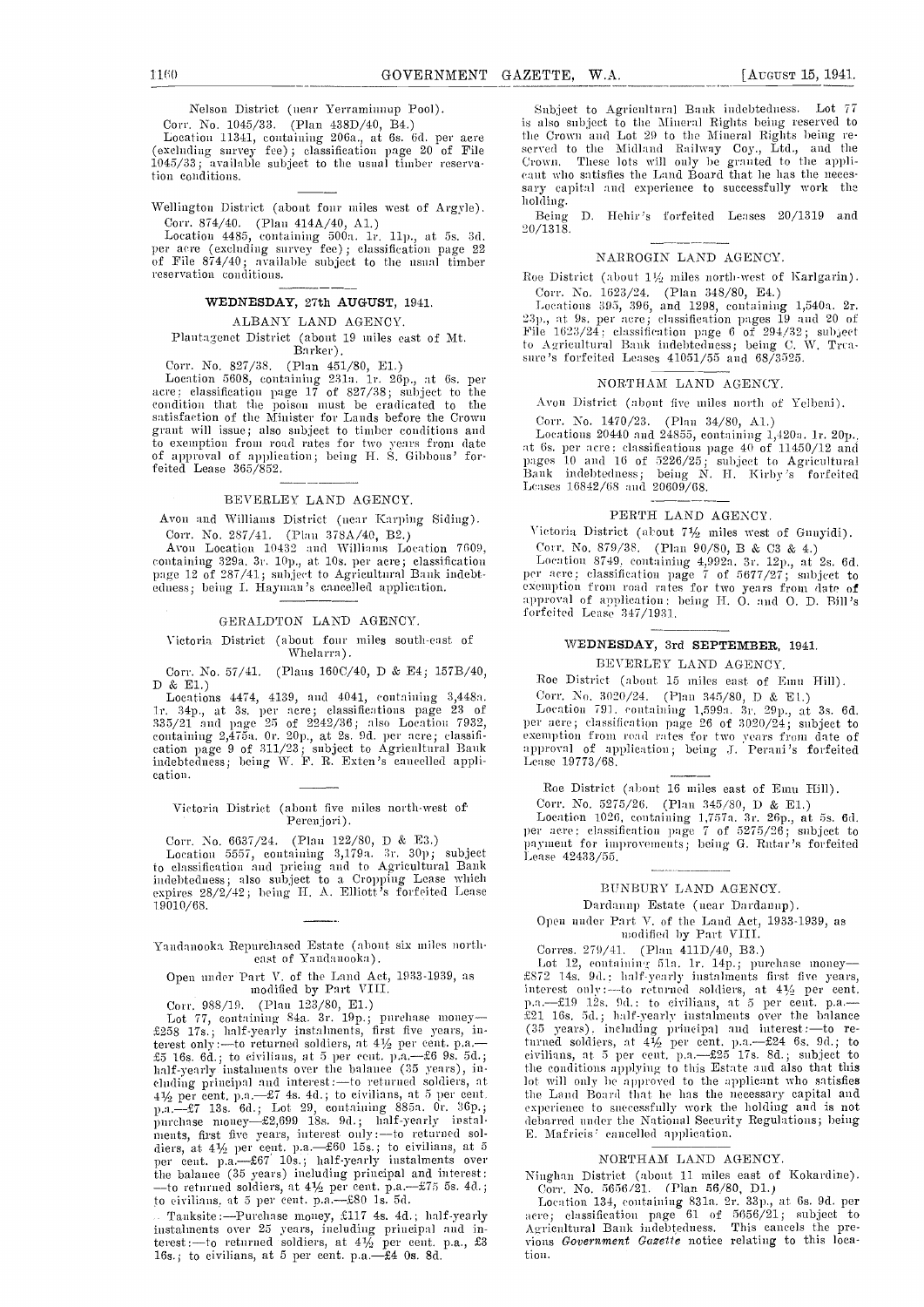Corr. No. 4761/26. (Plan 56/80, D1 and 2.)<br>Location 1143, containing 91a. 1r. 29p., at 5s. per acre; classification page 4 of 4761/26; subject to Agri-<br>cultural Bank indebtedness. This cancels the previous Government Gazette notice relating to this location.

Ninghan District (about five miles north of Mandiga).<br>Corr. No. 1870/37. (Plan 55/80, B1 and 2.) 3<br>Location 2202, containing 160a. Or. 26p., at 6s. per

acre; classification page  $14A$  of  $1870/37$ ; subject to payment for improvements; being H. Welsh's forfeited<br>Lease 347/1662.

PERTH LAND AGENCY.

Peel Estate (near Tamworth Hill).

Open under Part V. of the Land Act, 1933-1939, as modified by Part VIII.

Corres. 1076/40. (Plan 341D/40, B3.)

Location 323, containing 43a. 1r. 10p.; purchase  $3183/96$ .<br>money-£42 7s. 6d.; half-yearly instalments first five years, interest only :—to returned soldiers, at  $4\frac{1}{2}$  per cent. p.a.—19s. 1d.; to civilians, at 5 per cent. p.a.—£1 is. 2d.; half-yearly instalments over the balance (35 years), including principal and interest :-to returned soldiers, at  $4\frac{1}{2}$  per cent. p.a.—£1 3s. 8d.; to civilians, at 5 per cent. p.a.  $-21$  5s. 2d.; subject to the conditions applying to this Estate.

Roe District (about  $9\frac{1}{2}$  miles east of Lake King No. 395/464. Townsite).

Corr. No. 5000/28. (Plan 389/80, D3.)<br>Location 1614, containing 2,015a. 1r. 24p., at 4s. 6d.<br>per acre; classification page 1 of 2980/28; subject to Agricultural Bank indebtedness and to mining conditions; being E. Edwards's forfeited Lease 68/720.

## WAGIN LAND AGENCY.

Williams District (about  $10\frac{1}{2}$  miles south of Kukerin). Corr. No. 903/27. (Plan 408/SO, EF2.)

Locations 9716 and 9717, containing 2,000a., at 6s. 6d. per acre; classification pages 62 and 63 of 11768/09, VoL 2; subject to Agricultural Bank and Industries expires on 28/2/1942, and to the condition that the poison must be eradicated to the satisfaction of the Minister for Lands before the Crown Grant will issue; being T. Cope's forfeited Lease 21864/68.

G. L. NEEDHAM, Under Secretary for Lands.

## LAND OPEN FOR PASTORAL LEASING.

Under Part VI. of the Land Act, 1933-1939.<br>IT is hereby notified that the land described hereunder IT is hereby notified that the land described hereunder Part VI. shown coloured blue on Lands and Surveys Diagram of the Land Act, 1933-1939, on and after the date Northam 2076). Plan 27A40/A1. specified:

## WEDNESDAY, 20th AUGUST, 1941. PERTH LAND AGENCY.

Kimberley Division.

Meda District (near Boulder Hill).

Corres. 59/38. (Plan 138/300.)

That area of unsurveyed land, containing about 20,000 acres, being N. Buckle's forfeited Pastoral Lease No. 396/607; subject to payment for improvements, if any.

## WEDNESDAY, 27th AUGUST, 1941. PERTH LAND AGENCY. Eastern Division.

Bulga District (about 19 miles south-west of Youanmi). Corr. 1209/17. (Plan 41/300.)

That area of unsurveyed land, containing about 86,106  $\det_{\mathbf{A} \in \mathbf{H}}$ acres; being C. H. Bogle 's forfeited Pastoral Lease No. 395/521; subject to Agricultural Bank Indebtedness.

North-West Division.

Peawah District (being Ronsard Island).<br>Corr. 7885/22. (Plan 110/300.)

Corr. 7885/22. (Plan 110/300.) are only that area of unsurveyed land, containing about 450 acres; being Mundabullangana, Ltd.'s, forfeited Pastoral Lease No. 394/982.

## WEDNESDAY, 3rd SEPTEMBER, 1941.

PERTH LAND AGENCY. Eastern Division.

Bulga and Ularring Districts (near Brooking Hills).<br>Corr. No. 601/41. (Plan 42/300.) That area of unsurveyed land, containing about

 $334,867$  acres, being H. J. Ion's cancelled application for forfeited Pastoral Leases Nos. 395/807, 395/805, and 395/806; subject to Agricultural Bank indebtedness.

## WEDNESDAY, 10th SEPTEMBER, 1941.

PERTH LAND AGENCY.

North-West Division.

De Grey District (about 201/2 miles west of Nullagine). Corr. 1677/19. (Plan 98/300, Dl.)

That area of unsurveyed land, containing about 20,000 acres; being T. Carroll's forfeited Pastoral Lease No.

## Eastern Division.

Nuleri and Weld District (about 30 miles north-east of Burtville).

Corr. 2606/34. (Plan 44/300.)<br>That area of unsurveyed land, containing about 132,219 acres; being E. H. Noske's forfeited Pastoral Lease

#### Eastern Division.

Yilgarn District (near Koolyanobbing Range and Lake Seabrook).

Corr. 2361/36. (Plan 24/300.)

That area of unsurveyed land, containing about 46,000 and 32,000 acres; being S. H. Stubbs's forfeited Pastoral Lease Nos. 395/811 and 395/828.

> G. L. NEEDHAM, Under Secretary for Lands.

## THE ROAD DISTRICTS ACT, 1919-1939.

#### Closure of Road.

FREDERICK AUGUSTUS LEE, of Coondle via Toodyay, being the owner of land over or along which<br>the porton of road hereunder described passes, have applied to the Toodyay Road Board to close the said portion of road, viz.:-

## Toodyay.

5871/8; T. 29.

All that portion of the surveyed road passing through Avon Location 8642 deviated from byroad No. 4583 (as Northam 2076). Plan 27A40/A1.

### F. A. LEE.

I, Johns Cunhiffe Phillips, on behalf of the Toodyay Road Board, hereby assent to the above application to close the road therein described.

## J. C. PHILLIPS,

Cliairinaa Toodyay Road Board. 30th June, 1941.

THE LICENSED SURVEYORS ACT, 1909.

Surveyor General's Office, Perth, 13th August, 1941.

IT is hereby notified, for general information, that an examination of those desiring to qualify under the above Act, will be held in Perth, commencing on Monday, the 15th September, 1941.

Intending candidates should lodge their applications, accompanied by credentials, plans, and field notes, together with a fee of £5 5s., to the undersigned, not later than the 5th September, 1941.

Copies of the regulations governing the examination are obtainable at one shilling each.

> ATHOL J. BENNETT, Secretary Land Surveyors' Licensing Board.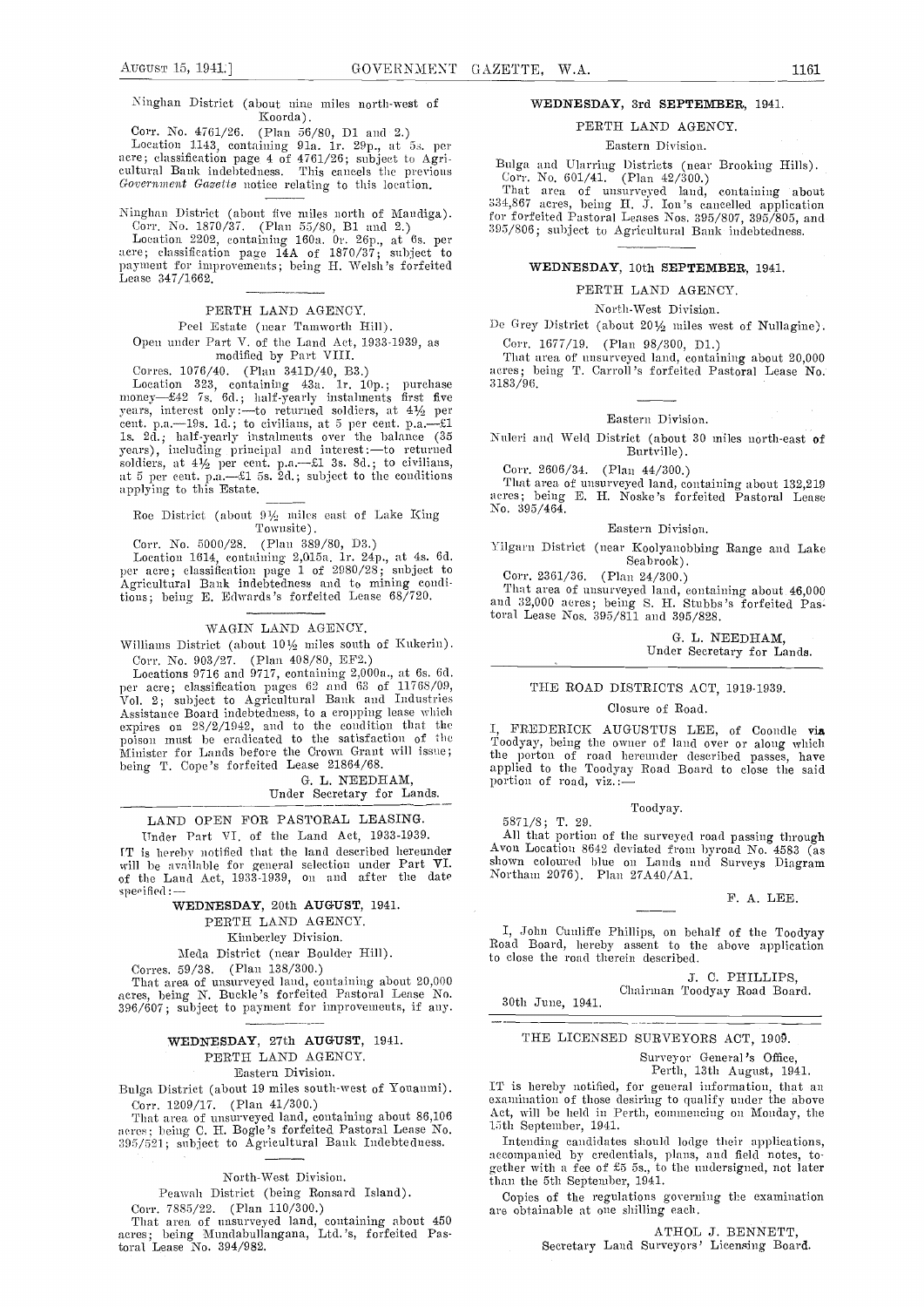| Date of<br>Notice.  | Nature of Work.                                                                     | Date and Time<br>for Closing.                                           | Where and when Conditions of Contract, etc.,<br>to be seen.                                                                                           |
|---------------------|-------------------------------------------------------------------------------------|-------------------------------------------------------------------------|-------------------------------------------------------------------------------------------------------------------------------------------------------|
| 1941.               |                                                                                     | 1941.                                                                   |                                                                                                                                                       |
| ${\rm July}$<br>-30 | Tuckanarra School Erection-Re-<br>moval of Classroom from Meeka-<br>tharra $(9183)$ | $\vert (2.30 \text{ p.m. on Tuesday}) \vert$<br>19th August<br>$\cdots$ | Contractors' Room, Public Works Department, Perth;<br>P.W.D., Geraldton; and Court House, Meekatharra,<br>on and after Tuesday, the 5th August, 1941. |
| July<br>30          | Northam Hospital (New Morgue)-<br>Erection (9184)                                   | 19th August<br>$\cdots$                                                 | Contractors' Room, Public Works Department, Perth,<br>and at Water Supply Office, Northam, on and after<br>Tuesday, the 5th August, 1941.             |
| Aug.                | Muresk Agricultural College—Erec-<br>tion of Cottage (9185)                         | 26th August<br>$\cdots$                                                 | Contractors' Room, Public Works Department, Perth,<br>and at Water Supply Office, Northam, on and after<br>Tuesday, the 12th August, 1941.            |
| Aug.                | Nyamup Mill School Erection-Re-<br>moval of Hillbrook School (9186)                 | 26th August<br>$\cdots$                                                 | Contractors' Room, Public Works Department, Perth,<br>and at P.W.D. Office, Bunbury, on and after Tuesday,<br>12th August, 1941.                      |
| 13<br>Aug.          | Perth-Fremantle Government Build-<br>ings—Chimney Sweeping (9188)                   | 2nd September<br>$\cdots$                                               | Contractors' Room, P.W.D., Perth, and Court House,<br>Fremantle, on and after Tuesday, the 19th August,<br>1941.                                      |

## TENDERS FOR PUBLIC WORKS.

Tenders, together with the prescribed deposit, are to be addressed to "The Hon. the Minister for Works. Public Works Department, The Barracks, St. George's terrace, Perth," and must be indorsed "Tender." The lowest or any tender will not necessarily be accepted. W. S. ANDREW,

Under Secretary for Public Works.

| TENDERS FOR PURCHASE.                                                                        |                                                                                                 |                                                                                                                                                                                     |  |  |  |  |  |  |
|----------------------------------------------------------------------------------------------|-------------------------------------------------------------------------------------------------|-------------------------------------------------------------------------------------------------------------------------------------------------------------------------------------|--|--|--|--|--|--|
| Government Property.                                                                         | Date and Time for<br>Closing.                                                                   | Where and when Conditions of Contract may be seen.                                                                                                                                  |  |  |  |  |  |  |
| West Boulder School Quarters<br>$\cdots$<br>Coolgardie—Old Inspector of Mines' Quar-<br>ters | 1941.<br>$(2.30 \text{ p.m. on Tuesday})$<br>19th August<br>$\cdots$<br>19th August<br>$\cdots$ | P.W.D., Perth and Kalgoorlie, and Police Station, Boulder,<br>from $21st$ July, $1941$ .<br>P.W.D., Perth and Kalgoorlie; Police Station, Coolgardie.<br>from $21st$ July, $1941$ . |  |  |  |  |  |  |

Tenders, together with the prescribed deposit, are to be addressed to "The Hon. Minister for Works, Public Works<br>Department, The Barracks, St. George's terrace, Perth," and must be indorsed "Tender." The highest or any ten

Department of Public Works, W. S. ANDREW, W. S. ANDREW, Perth, 21st July, 1941. Contact and Music Works, W. S. ANDREW, Under Secretary for Public Works.

## TOWN PLANNING AND DEVELOPMENT ACT (No. 39 of 1928). Bunbury Municipal Council.

Town Planning Scheme-Amendment and Amplification of Work No. 1.

NOTICE is hereby given that the Bunbury Municipal Council on 12th May, 1941, passed the following reso-<br>
lution:— NOTICE is hereby given that the Bunbury Municipal

That the land, being portion of Lot 70, Leschemmault Location 26, on the west side of Picton crescent, extending southwards approximately 620 links from the south side of Scott street to the north side of Lot 139 and for a depth of two chains And<br>westward, from the west side of Picton crescent, in the<br>be excluded from Lot 70 (Nature Park) and of the he made available for sale by the Municipality as building lots. The area referred to and is a building lots.

in the above resolution has been delineated on the Plan of the Scheme deposited in the Town Hall, Bun-<br>bury, and will be open to inspection by any person Any interested, without payment of a fee, between the hours of 10 a.m. and 3 p.m., Monday to Friday, and 10 a.m. to 12 noon on Saturdays.

amplification should be sent in writing to the Town Clerk (Bunbury), or the Chairman of the Town Plan- ning Board, Cathedral avenue, Perth, before the 22nd day of August, 1941.

Dated the 22nd day of May, 1941.

JOHN B. KNOTT, Towu Clerk.

And notified for public information.

DAVID L. DAVIDSON, Chairman Town Planning Board.

## TOWN PLANNING AND DEVELOPMENT ACT (No. 39 of 1928).

Bunbury Municipal Council.

Town Planning Scheme-Amendment and Amplification of Business Areas.

Council on 14th July, 1941, passed the following resolution:-That Lot 155, Spencer street, be included in the Business Area gazetted under the Scheme.

And notice is hereby given that the lot referred to in the above resolution has been delineated on the Plan of the Scheme deposited in the Town Hall, Bunbury, of the Scheme deposited in the Town Hall, Bunbury,<br>and will be open to inspection by any person interested,<br>without payment of a fee, between the hours of 10 a.m.<br>and 3 p.m., Monday to Friday, and 10 a.m. to 12 noon<br>on Sat

Auy objections to the above proposed amendment and<br>amplification should be sent in writing to the Town Clerk (Bunbury) or the Chairman of the Town Planning Board, Cathedral avenue, Perth, before the 22nd day of August, 1941.

Dated the 21st day of July, 1941.

JOHN B. KNOTT, Town Clerk.

And notified for public information.

D. L. DAVIDSON, Chairman Town Planning Board.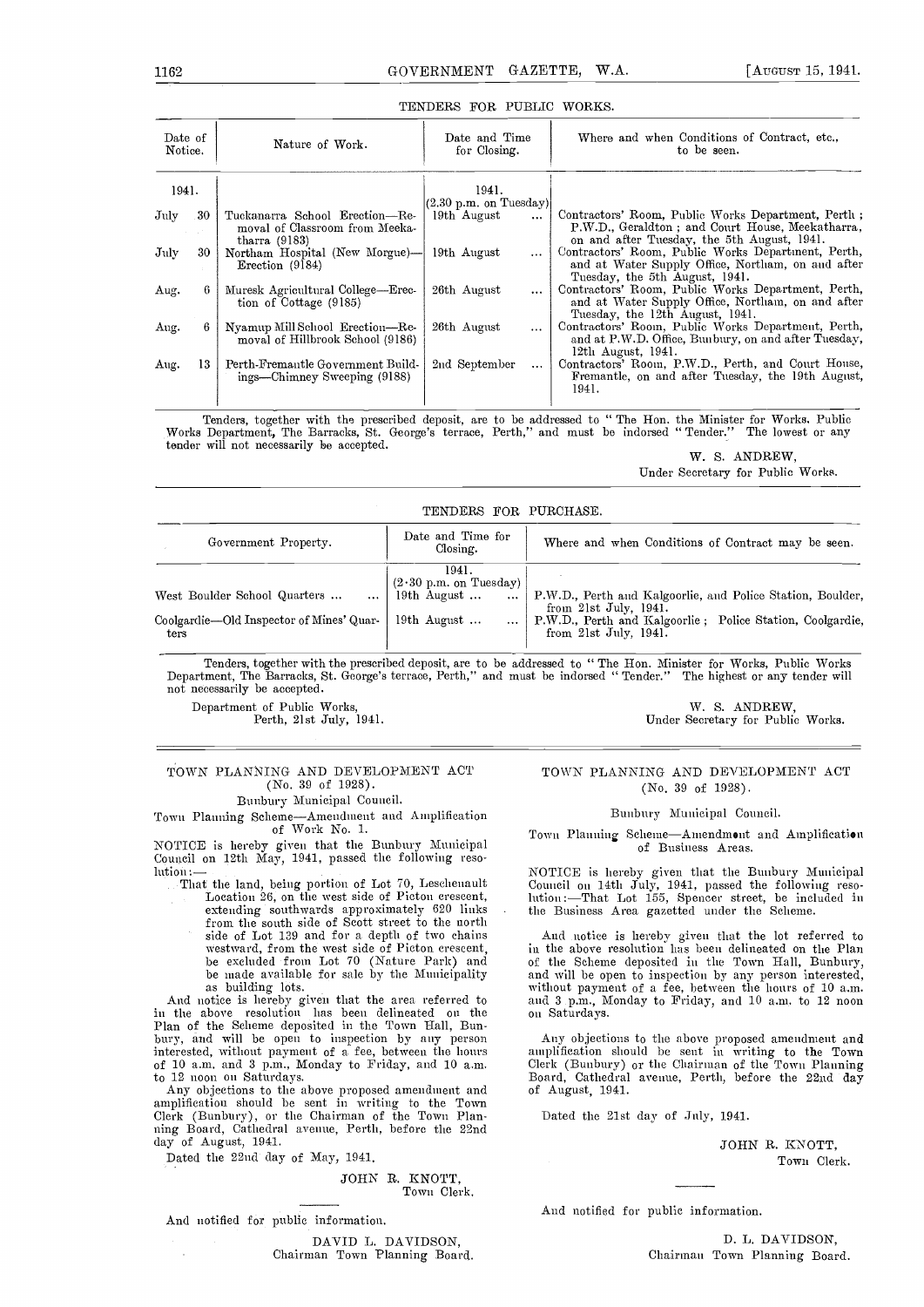## PUBLIC WORKS ACT, 1902-1933.

LAND RESUMPTION.

### Eastern Railway-Southern Cross-Coolgardie Section-Additions and Improvements-Deviations between Southern Cross and Yellowdine.

NOTICE is hereby given, and it is hereby declared, that the several pieces or parcels of land described in the Schedule hereto—<br>being all in the Jilbadji and Yilgarn Districts—have, in pursuance of the written approval and Lieutenant-Governor, acting by aud with the advice of the Executive Council, dated the 14th day of August, 1941, been set<br>apart, taken or resumed for the purposes of the following public work, namely :—Additions aud Improv Railway—Southern Cross-Coolgardie Section (Deviations between Southern Cross and Yellowdine) and that the portions of the several roads, streets, or thoroughfares referred to in such Schedule and which are by this notice so set apart, taken or resumed, are wholly closed and have ceased to be public highways.

And further notice is hereby given that the said pieces or parcels of land so set apart. taken, or resumed are marked off and more particularly described on Plan P.W.D., W.A. 29363/3 sheets (L.T.O. 5982, 5983, aud 5984), which may be in-<br>spected at the Office of the Minister for Works, Perth.

And it is hereby directed that the said lands shall vest in His Majesty for an estate in fee simple in possession for the public work herein expressed, freed, and discharged from all trusts, mortgages, charges, obligations, estates, interests, rights- of way or other easements whatsoever.

## SCHEDULE.

| No. 29363.                                                                                                                                                                                                                                                                                                                                    |                                                                                     |
|-----------------------------------------------------------------------------------------------------------------------------------------------------------------------------------------------------------------------------------------------------------------------------------------------------------------------------------------------|-------------------------------------------------------------------------------------|
| Sheet 1:<br>Crown<br>portion of road $\dots$<br>$\cdots$<br>$\begin{array}{lll} \alpha_{11} & \alpha_{12} & \alpha_{13} \\ \alpha_{21} & \alpha_{22} & \alpha_{23} \end{array}$<br><b>Contract</b><br>$\frac{1}{2}$<br>$\sim$ $\sim$ $\sim$<br>$\cdots$<br>James Nunu<br>portion of Yilgarn A.A. Lot 38 (C.P. Lease<br>$\cdots$<br>$\sim 100$ | a. r.<br>$\frac{\mathrm{p}}{5 \cdot 8}$<br>0 <sup>3</sup><br>17.8<br>3 <sup>1</sup> |
| 39934/55, Crown Lease 608/1939)<br>3<br>Reginald George Nunn<br>portion of Yilgarn Location 418 (Special Lease<br>$\sim$<br>$\sim$ 100 $\pm$ 100 $\pm$<br>$\cdots$                                                                                                                                                                            | 25 3 17                                                                             |
| $3116/848$ , Crown Lease $1312/1939$<br>portion of road<br>Crown<br>1<br>$\cdots$<br>$\ddotsc$<br>Sheets 2 and 3:                                                                                                                                                                                                                             | $\mathbf{1}$ 0<br>$23 \cdot 5$                                                      |
| 5<br>Crown<br>Crown land<br>$\sim$<br>$\cdots$<br>$\cdots$                                                                                                                                                                                                                                                                                    | 71 0<br>- 0                                                                         |

Certified correct this 6th day of August, 1941.

H. MILLINGTON, Minister for Works.

JAMES MITCHELL, Lieutenant-Governor in Executive Council.

Dated this 14th day of August, 1941.

P.W. 606/41; Ex. Co. No. 1566.

PUBLIC WORKS ACT, 1902-1933.

## LAND ACQUISITION.

## City of Perth-Drainage at corner of Miller Street and Shepperton Road, Victoria Park.

NOTICE is hereby given, and it is hereby declared, that the several pieces or parcels of land described in the Schedule<br>hereto—being all in the Swan District—have, in pursuance of the written approval and of the consent un '' Municipal Corporations Act, 1906–1939,'' of His Excellency the Lientenant-Governor, acting by and with the advice of the<br>Executive Council, dated the 14th day of August, 1941, been compulsorily taken and set apart for t

And further notice is hereby given that the said pieces or parcels of land so taken aud set apart are unarked off and more particularly described and shown coloured green on Plan, P.W.D., W.A., 29436 (L.T.O. Diagram 11965) be inspected at the Office of the Minister for Works, Perth.

And it is hereby directed that the said land shall vest in City of Perth for an estate in fee simple in possession for the public work herein expressed, freed and discharged from all trusts, mortgages, charges, obligations, estates, interests, rights-of-way or other easements whatsoever.

## SCHEDULE.

| No. on Plan.<br>P.W.D., W.A.,<br>No. 29436 | Owner or Reputed Owner.                            | Description.                                                              | Quantity.       |
|--------------------------------------------|----------------------------------------------------|---------------------------------------------------------------------------|-----------------|
|                                            | Mary Elizabeth Hettich<br>$\cdots$<br>$\cdots$<br> | Lot 410 of Swan Location 36 (Certificate of Title<br>Volume 55, Folio 95) | .а.<br>r.<br>p, |

Certified correct this 6th day of August, 1941.

H. MILLINGTON, Minister for Works.

JAMES MITCHELL, Lieutenant-Governor in Executive Council.

Dated this 14th day of August, 1941.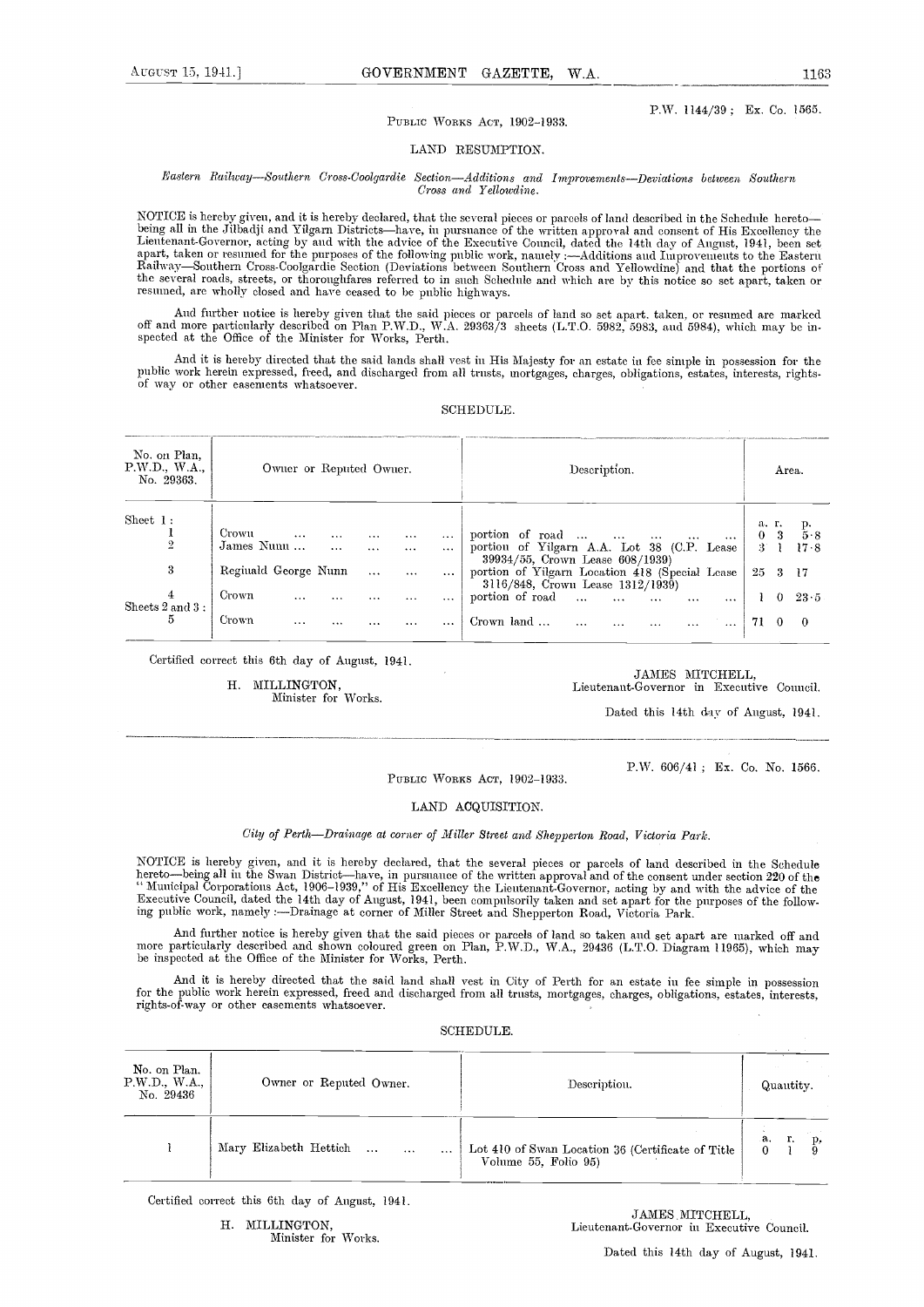## P.W. 761/41; Ex. Co. No. 1524.

## PUBLIC WORKS ACT, 1902-1933.

## LAND ACQUISITiON.

## City of Perth-Extension of Recreation Ground, Sussex Street, Victoria Park.

NOTICE is hereby given, and it is hereby declared, that the several pieces or parcels of land described in the Schedule<br>hereto—being all in the Canning District—have, in pursuance of the written approval and of the consent of the '' Municipal Corporations Act, 1906–1939,'' of His Excellency the Lieutenant-Governor, acting by and with the advice<br>of the Executive Conneil, dated the 14th day of August, 1941, been compulsorily taken and set apar following public work, namely :- Extension of Recreation Ground, Sussex Street, Victoria Park.

And further notice is hereby given that the said pieces or parcels of land so taken and set apart are marked off and more particularly described and shown coloured green on Plan, P.W.D., WA., 29453 (L.T.O. Diagram 11996), which may be inspected at the Office of the Minister for -Works, Perth.

And it is hereby directed that the said land shall vest in City of Perth for an estate in fee simple in possession for the public work herein expressed, freed and discharged from all trusts, mortgages, charges, obligations, estates, interests, rightsof-way, or other easements whatsoever.

#### SCHEDULE.

| No. on Plan<br>P.W.D., W.A.,<br>No. 29453. | Owner or Reputed Owner.                                            | Description.                                                                                                                                                                 | Quantity.                                           |
|--------------------------------------------|--------------------------------------------------------------------|------------------------------------------------------------------------------------------------------------------------------------------------------------------------------|-----------------------------------------------------|
| $\overline{2}$                             | Alice Louisa Hyde<br>$\cdots$<br>Ernest Hubert Riemann<br>$\cdots$ | part of Lot 13 of Canning Location 2 (Certificate  <br>of Title Volume 647, Folio 29)<br>part of Lot 14 of Canning Location 2 (Certificate<br>of Title Volume 622, Folio 11) | а. г.<br>29.6<br>$O = 0$<br>$\Theta = 0$<br>$-29.6$ |

Certified correct this 12th day of August, 1941.

H. MILLINGTON, JAMES MITCHELL, Minister for Works. The Minister of Works. Lieutenant-Governor in Executive Council.

Dated this 14th day of August, 1941.

PUBLIC WORKS ACT, 1902-1933.

P.W. 718/41; Ex. Co. No. 1523.

## LAND ACQUISITION.

## City of Perth-Extension of Waterloo Street, Mt. Hawthorn.

NOTICE is hereby given, and it is hereby declared, that the several pieces or parcels of land described in the Schedule<br>hereto—being all in the Swan District—have, in pursuance of the written approval and of the consent un the "Municipal Corporations Act, 1906–1939," of His Excellency the Lieutenant-Governor, acting by and with the advice<br>of the Executive Council, dated the 14th day of August, 1941, been compulsorily taken and set apart for following public work, namely :—Extension of Waterloo Street, Mt. Hawthorn.

And further notice is hereby given that the said pieces or parcels of land so taken and set apart are marked off and<br>more particularly described and shown coloured green on Plan, P.W.D., W.A., 29442 (L.T.O. Diagram 11991), be inspected at the Office of the Minister for Works, Perth.

And it is hereby directed that the said land shall vest in City of Perth for an estate in fee simple in possession for the public Work herein-expressed, freed and discharged from all trusts, mortgages, charges, obligations, estates, interests, rightsof-way, or other easements whatsoever.

## SCHEDULE.

| Lot 2 of Section A of Swan Location 739 (Cer-<br>Melba May Cambridge<br>$\cdots$<br>tificate of Title Volume 417, Folio 98)<br>Odee Ludwig Schruth<br>Lot 3 of Section A of Swan Location 739 (Cer-<br>$\overline{2}$<br>$\cdots$<br>$\cdots$<br>$\cdots$ |                                                |
|-----------------------------------------------------------------------------------------------------------------------------------------------------------------------------------------------------------------------------------------------------------|------------------------------------------------|
|                                                                                                                                                                                                                                                           | а г.<br>$1\frac{p}{4}$<br>$\Omega$<br>$\Omega$ |
|                                                                                                                                                                                                                                                           | 17.4                                           |
| tificate of Title Volume 1062, Folio 31)<br>Lot 4 of Section A of Swan Location 739 (Cer-<br>Robert Harold Brealey<br>3<br>$\ddotsc$<br>$\cdots$<br>$\cdots$<br>tificate of Title Volume 935, Folio 115)                                                  | -18<br>-0<br>0                                 |

Certified correct this 12th day of August, 1941.

H. MILLINGTON, JAMES MITCHELL, Minister for Works. Contract the Minister of Works. Lieutenant-Governor in Executive Council.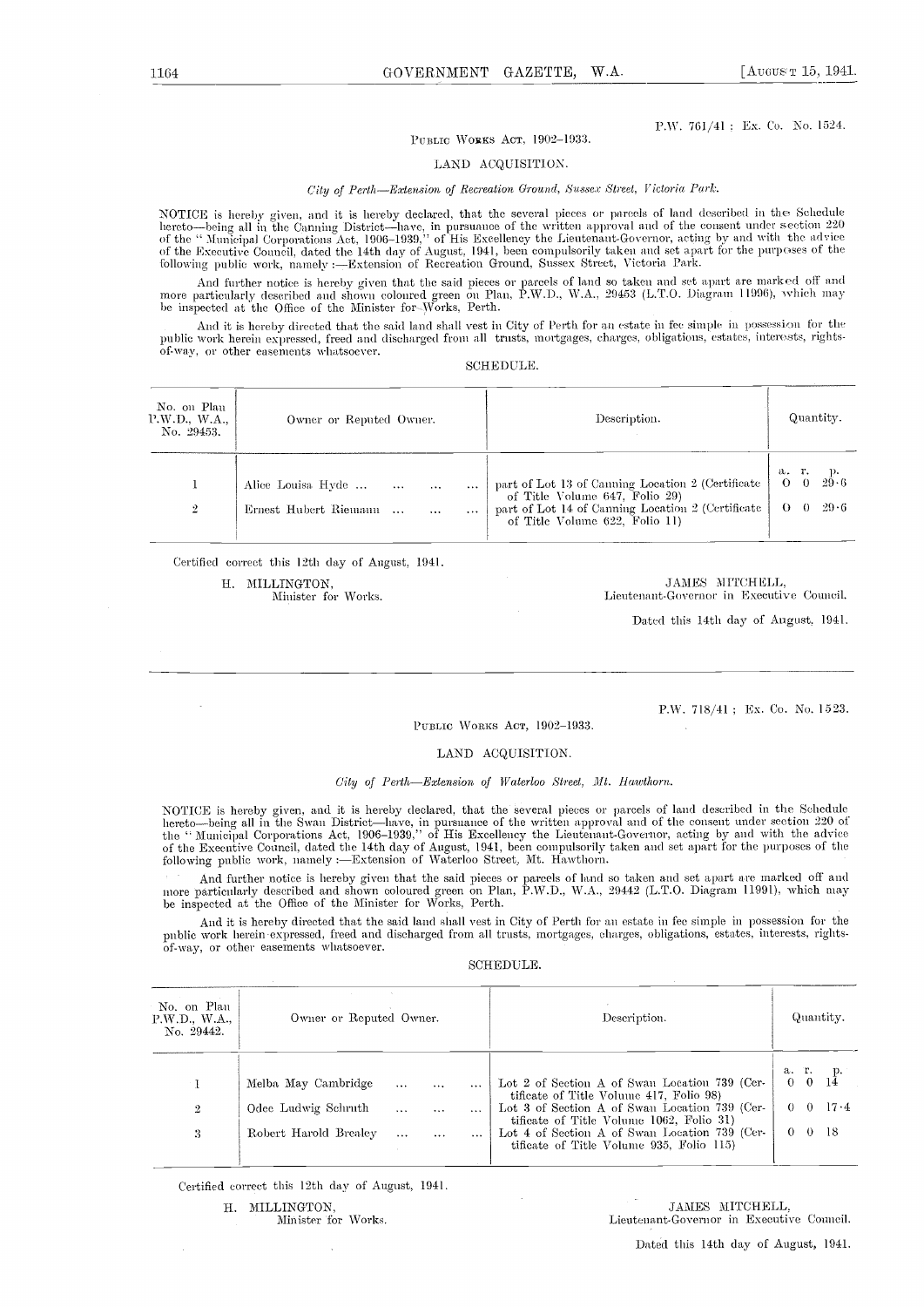## METROPOLITAN WATER SUPPLY, SEWERAGE, AND DRAINAGE DEPARTMENT.

M.W.S. 667/40.

NOTICE is hereby given, in pursuance of section 96 of the Metropolitan Water Supply, Sewerage, and Drainage Act, 1909, that water mains have been laid in the under-<br>heritoned streets, in districts indicated:—

Perth Municipabtv.

 $739/41$ -Egina street, from Lot 24 to Lot 21-Southerly.

 $618/41$ -Camberwell street, from Lot 1030 to Lot 1031-South-westerly.

Bassendean Road District.

736/41-Barton parade, from Lot 107 to Lot 108-Southerly.

Nedlands Road District.

 $700/41$ -Louise street, from Lot 18 to Lot 20-Northerly.

Perth Road District.

Al-Kirkham Hill terrace, from Lot 23 to Lot 25 - homeoned and hold hold hold boards, to South-easterly.

North-easterly.

South Perth Road District.

737/41Arundel street. from Douglas avenue to Lot 24 -Westerly.<br>And the Minister for Water Supply, Sewerage, and

Drainage is, subject to the provisions of the said Act, prepared to supply water from such mains to lands within rateable distance thereof.

Dated at Perth this 15th day of Augnst, 1941.

J. C. HUTCHINSON, Under Secretary.

MUNICIPAL CORPORATIONS ACT, 1906-1939. City of Perth-Transfer of Land.

Department of Public Works,

P.W. 11/39. Perth, 15th August, 1941. IT is hereby notified, for general information, that His (under section 5 of Registration of Deaths and Mar-<br>Excellency the Lieutenant-Governor has consented, under Production of Distriction of Distriction 2 of the the provisions of section 210 of the Municipal Corporations Act, 1906-1939, to the transfer by the City of Perth of ill that piece of land coloured green (as shown on City of Perth Diagram 18/260, and having an ares of S.7 perches.

(Sgd.) W. S. ANDREW, Under Secretary for Public Works.

## CATTLE TRESPASS, FENCING, AND IMPOUNDING ACT. Midland Junction Municipality.

NOTICE is hereby given that Frederick Arthur Thomson, of <sup>13</sup> Amherst road, Midland Junction, has been appointed Ranger for the Municipal District of Mid-

land Junction as from the 4th August, 1941, until fur-FRANK L. GAWNED, Town Clerk.

Midland Junction, 11/8/1.941.

## ROAD DISTRICTS ACT, 1919-1939. Bridgetown Road Board. Amendment of Hawkers By-laws.

P.W. 719/38. IT is hereby published, for gen<br>
THE Hawkers By-laws, made by the Bridgetown Road the undermentioned Minister has<br>
Board and published in the Government Gazette on the this office for the celebration of<br>
20th

follows:—<br>The third paragraph under the heading "Fees" is

Thereby amended to read: For every hawker engaged in hawking merchandise<br>in the Central Ward of the Bridgetown Road in the Central Ward of the Bridgetown Road<br>District, with motor or horse-drawn vehicle, 27/19<br>£10, and every hawker engaged in hawking fruit or vegetables in the Central Ward,  $\mathfrak{L}1$ per annum.

Passed by the Bridgetown Road Board at its meeting held on the 16th May, 1941.

> J. S. BAGSHAW, Chairman. C. V. DRAPER, Secretary.

Recommended-

(Sgd.) H. MILLINGTON, Minister for Works

A pproved by His Excellency the Lieutenant-Governor in Executive Council this 25th day of July, 1941.

> (Sgd.) L. E. SHAPCOTT. Clerk of the Council.

THE ROAD DISTRICTS ACT, 1919-1939.

Road Board Elections.

Department of Public Works,

 $676/41$ —Duke street, from Lot 268 to Lot 265— $1939$ , that the section  $52$  of the Road Districts Act, 1919-<br>Northerly, IT is hereby notified, for general information, in accord-<br>ance with section 92 of the Road Districts Act, 1919-1939, that the following gentlemen have been elected<br>members of the undermentioned Road Boards, to fill<br>the vacancies shown in the particulars hereunder :---

South-easterly.<br>
738/41-Inverness crescent, from Lot 47 to Lot 46- Date of Election; Member Elected (Surname and Date of Election; Member Elected (Surname and Christian Name) ; Ward; Occupation; How Vacancy occurred 1(a) Effiuxion of time, (b) Resignation, (c) Deatlij ; Name of previous Member; Remarks.

Corrigin Road Board.

19/7/41; Vivian, Harry Melville; Dondakin; farmer; (b); Murphy, W. C.; unopposed.

Upper Blackwood Road Board.

1/8/41 ; Abel, Max; Boyup Brook; farmer; (b) ; Miller, E. A.; unopposed,

Kuhn Road Board.

 $2/8/41$ ; Dick, William; East; farmer; (b); Dick, W.

(Sgd.) W. S. ANDREW, Under Secretary for Public Works.

## APPOINTMENTS

(under section 5 of Registration of Deaths and Marriages Amendment Act, 1907, and section 2 of the Registration of Births, Deaths, and Marriages Act Amendment Act, 1914).

R.G. No. 70/39. Registrar General's Office,<br>IT is hereby notified, for general information, that Mr.<br>Charles Alexander Fisher has been appointed to act,<br>temporarily, as Assistant District Registrar of Births<br>and Deaths for 5th August, 1941.

R.G. No. 118/33.<br>IT is hereby notified, for general information, that Constable M. W. McGeary has been appointed to act, tem-<br>porarily, as Assistant District Registrar of Births and Deaths for the Bruce Rock Registry District, to reside at Narembeen, vice Constable G. R. Warner, transferred; appointment to date from 8th April, 1941.

> R. J. LITTLE, Acting Registrar General.

Registrar General's Office, Perth, 13th August, 1941.

IT is hereby published, for general information, that the undermentioned Minister has been duly registered in this office for the celebration of Marriages throughout

HG. No., Date, Denomination and Name, Residence, Registry District.

CHURCH OF ENGLAND.

27/1941; 12/8/41; The Rev, Alexander Carlisle Bellewes; Kondinin; Bruce Bock.

> R. J. LITTLE, Acting Registrar General.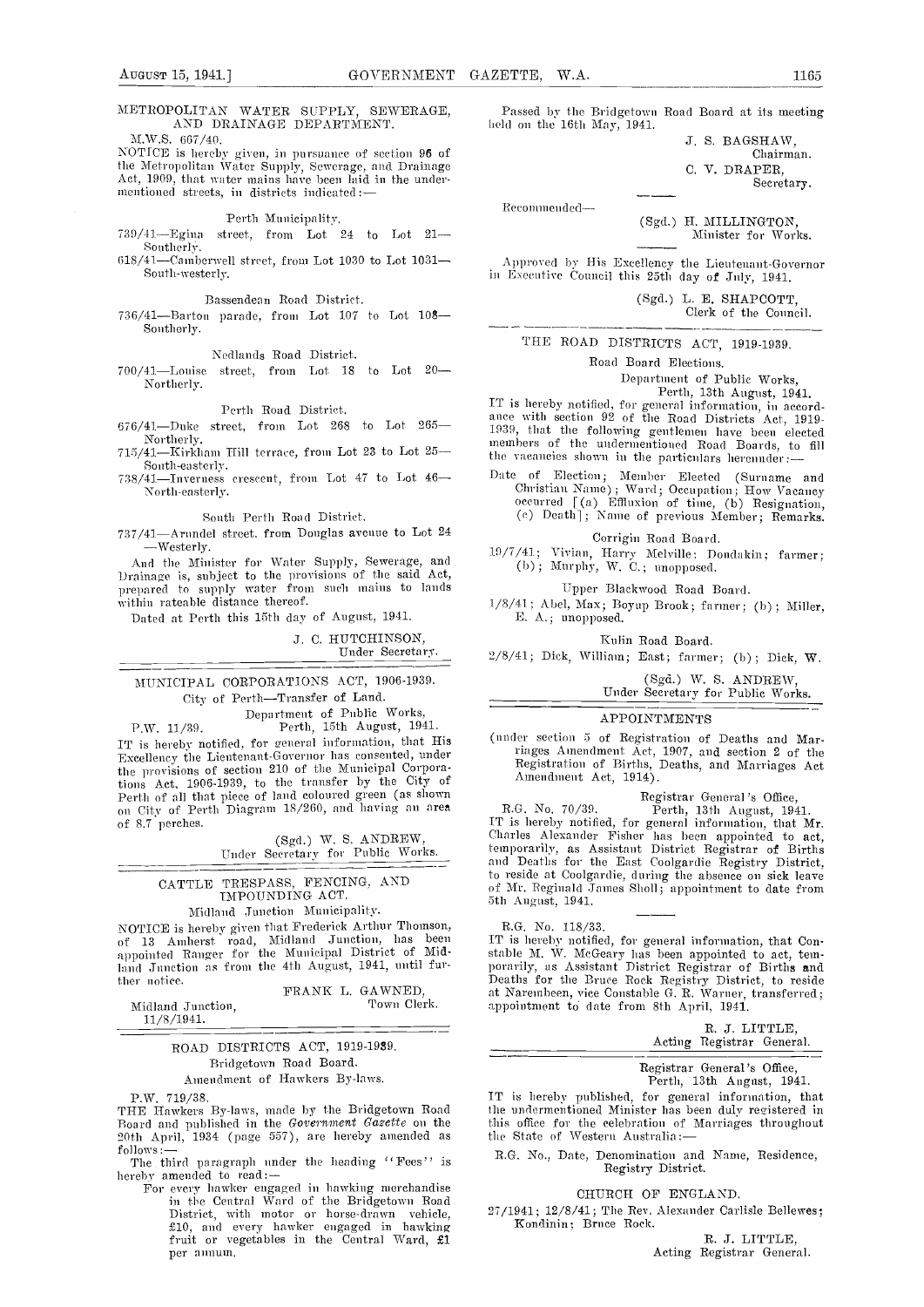## WESTERN AUSTRALIAN GOVERNMENT TENDER BOARD.

Accepted Tenders.

| Tender<br>Board<br>No. | Date.              | Contractor.                            | Sche-<br>dule<br>No.     | Particulars.                                                                                    | Department<br>concerned.  | Rate.                                            |
|------------------------|--------------------|----------------------------------------|--------------------------|-------------------------------------------------------------------------------------------------|---------------------------|--------------------------------------------------|
| 464/41                 | 1941.<br>8<br>Aug. | H. L. Brisbane & Wun-<br>derlich, Ltd. | 161 <sub>A</sub><br>1941 | Architectural Terra Cotta, de-<br>livered on Job at New Chemi-<br>cal Laboratory, East Perth    | Public Works              | for $£280$ .                                     |
| 457/41                 | do.                | J. E. Hall<br>$\sim$<br>$\cdots$       | $160A$ .<br>1941         | Purchase and Removal of ap-<br>prox. 200 tons Serap Steel,<br>lying at State Implement<br>Works | do.<br>$\cdots$           | $27s.6d.$ per ton.                               |
| 452/41                 | do.                | Shell Co. of Aust., Ltd.               | 159a,<br>1941            | 1,000 tons Diesel Fuel Oil, in<br>one shipment, C.I.F. Wynd-<br>ham                             | Wyndham<br>Meat-<br>works | 127s. 6d. per ton.<br>(English<br>Cur-<br>rency) |

TENDERS FOR GOVERNMENT SUPPLIES.

|                         | Date of        | Schedule No.<br>Advertising. |                                          | Supplies required. |                                                                                                                                                                                      |           |     |
|-------------------------|----------------|------------------------------|------------------------------------------|--------------------|--------------------------------------------------------------------------------------------------------------------------------------------------------------------------------------|-----------|-----|
| $\rm{July-29}$          | 1941.          | $\sim 100$                   | 162 <sub>A</sub> , 1941                  | $\cdots$           | Machinery for State Implement Works, including Foundry Blower, Git<br>Cutter, Platform Scales up to 15 cwt. and up to 1 ton, Motorised Grinder,                                      | 1941.     |     |
| $\text{July } 31 \dots$ |                |                              | 165а, 1941                               | .                  | and Haud Trolley<br>the contract of the contract of the contract of the contract of<br>Well Pumping Plant for Geraldton Water Supply, comprising Motor and                           | Aug. $21$ |     |
| $\rm J_{\rm 1l}$ ly     | - 31           | $\sim$ .                     | 167a, 1941                               | $\cdots$           | Punny, etc., to punny 3,000 gallons per hour $\ldots$ $\ldots$<br>$\sim$<br>New Section for Steel Chimney to be erected at No. 7 Pumping Station; also                               | Aug. 21   |     |
| $\rm{July}$             | 31             | $\cdots$                     | 168 <sub>A</sub> , 1941                  | $\cdots$           | the dismantling of the existing chimney<br>and the company of the company of<br>Flanged Sluice Valves, approx. 3/6in., 15/4in., 6/3in., and 4/2in.; Flanged                          | Aug. 21   |     |
|                         |                |                              |                                          |                    | Ball Valves, approx. $2/3$ in. and $4/2$ in.<br>المستحدث المتبادل المتعادل المتعادل                                                                                                  | Aug.      | -21 |
| Aug.                    | 5              | $\sim 10$                    | 170a, 1941                               | $\cdots$           | Pneumatic Drill and Portable Air Compressor, mounted on a chassis                                                                                                                    | Aug.      | 21  |
| Ang.                    | 7 <sup>7</sup> | $\cdots$                     | 171 <sub>A</sub> , 1941                  | $\ddotsc$          | Dry Jarrah Firewood at Stirling Reservoir—3ft. 6in., 300 cords; 2ft. 6in.,<br>225 cords; 1ft. 6in., 75 cords                                                                         | Ang.      | -21 |
| Aug. 7                  |                |                              | $172_A$ , 1941                           | $\cdots$           | Cartage of Excavated Material to Stirling Reservoir Bank, approx. 200,000                                                                                                            |           |     |
|                         |                |                              |                                          |                    |                                                                                                                                                                                      | Aug.      | -21 |
| Aug. 12                 |                | $\sim$ $\sim$                | 174 <sub>A</sub> , 1941                  | $\cdots$           | Secondhand Cornsacks, 2,000 only; and Secondhand Sugar Bags, 2,000 only                                                                                                              | Aug.      | -21 |
| Aug. $12$               |                | $\sim$ .                     | 175 <sub>A</sub> , 1941                  | $\cdots$           | Secondhand Empty Drums (not Tar drums) for Tallow, 44-gal. to 80-gal.,                                                                                                               |           |     |
| Aug. 12                 |                |                              | 176 <sub>A</sub> , 1941                  | $\cdots$           |                                                                                                                                                                                      | Aug. $21$ |     |
|                         |                |                              |                                          |                    |                                                                                                                                                                                      | Aug. $21$ |     |
| Aug. $14$               |                |                              | 177a, 1941                               | $\cdots$           | Coffee for Government Institutions during 3 months commencing 1st Sep-<br>tember, 1941<br>المستحدث والمتقدم والمتناوب والمستحدث والمتناوب والمتناوب المتنا<br>$\cdots$               | Aug. $21$ |     |
|                         |                |                              | Aug. 14    178 $\lambda$ , 1941          | . 1                | Firewood for Government Departments, etc., at Kalgoorlie and Boulder, for<br>a period of 12 months<br>$\ddotsc$<br>$\ddotsc$                                                         | Aug. 28   |     |
|                         |                |                              |                                          |                    |                                                                                                                                                                                      |           |     |
|                         |                |                              |                                          |                    | For Sale by Tender.                                                                                                                                                                  |           |     |
|                         |                |                              | Aug. $12 \ldots$   173 $\text{A}$ , 1941 |                    | Quantity Secondhaud Tyres and Tubes—30 tyres and 29 tubes, as they now<br>lie at the Government Stores Department, Murray Street, Perth, where<br>inspection can be made<br>$\ldots$ | Aug. 21   |     |

Tenders addressed to the Chairman, Tender Board, Perth, will be received for the above.mentioned supplies until 2 15 p.m. on the date of closing.

Tenders must be properly indorsed on envelopes, otherwise they are liable to rejection.

Tender forms and full particulars may be obtained on application at the Tender Board Office, Murray street, Perth. No tender necessarily accepted.

G. L. NEEDHAM, Dated the 14th August, 1941. Chairman W.A. Government Tender Board.

## THE MINING ACT, 1904

(Regulation 180).

## Warden's Office, Broome, 14th July, 1941.

TAKE notice that it is the intention of the Warden of the Goldfield mentioned hereunder, on the date mentioned, to issue out of the Warden's Court an order authorising the cancellation of registration of the under-<br>mentioned mining tenement, in accordance with regulation 180 of the Mining Act, 1904. An order may issue in the absence of the registered holder, but should he desire to object to such order he must, before the date mentioned, lodge at the Warden's Office an objection containing the grounds of such objection, and, on the

date mentioned, the Warden will proceed to hear and determine the same, in accordance with the evidence<br>then submitted.

(Sgd.) R. K. GAY, Acting Warden.

To be heard at the Warden's Court, Broome, ou<br>Friday, the 5th day of September, 1941.

Nature of Holding, No. of Area, Name of Registered Holder, Address, Reason for Resumption.

WEST KIMBERLEY MINERAL FIELD.

Mineral Claim.

26—Peninsula Copper Mining Company, Limited; 641-3<br>Wellington street, Perth; non-payment of rent<br>and no Miner's Right.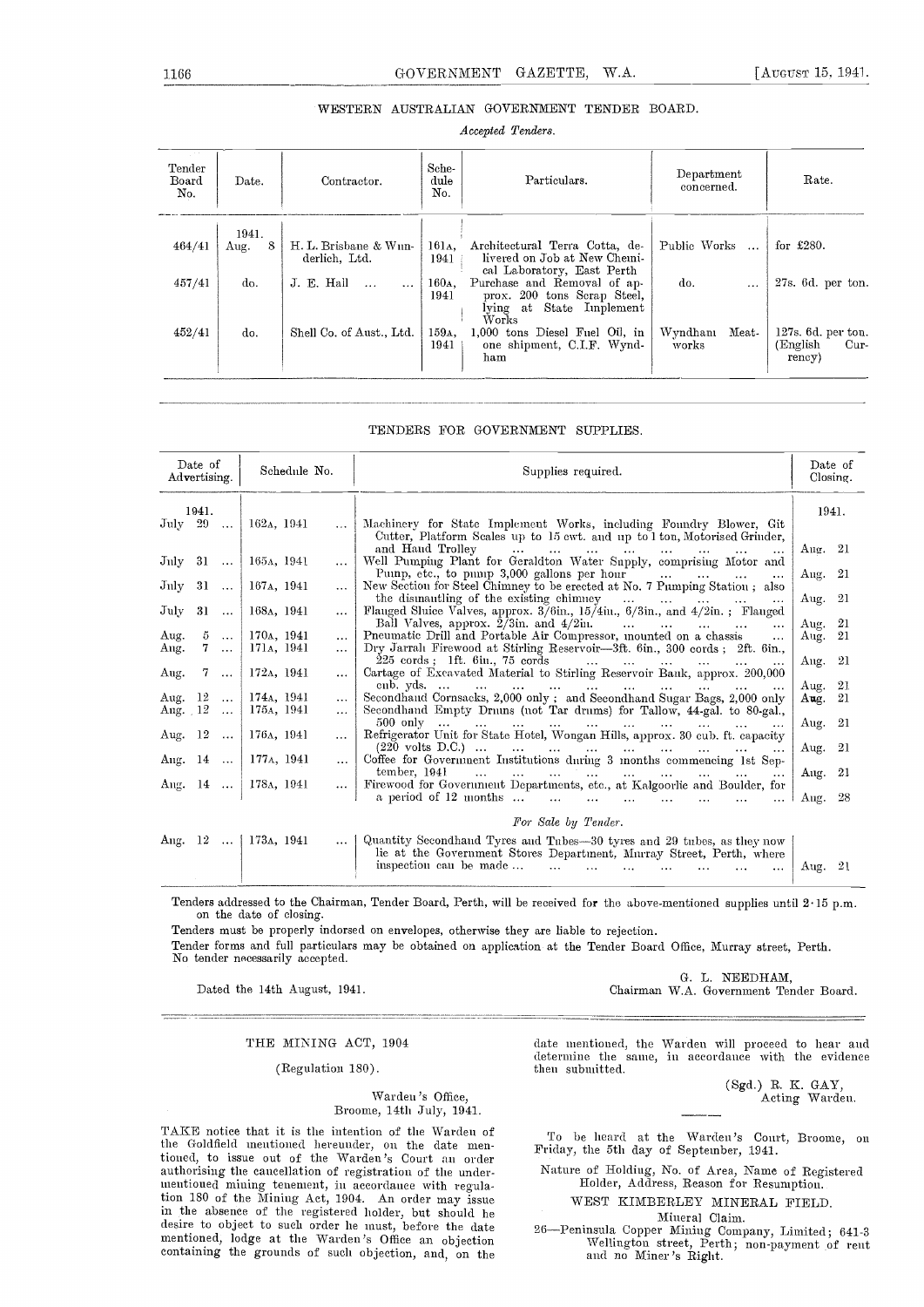## IN THE COURT OF ARBITRATION OF WESTERN AUSTRALIA.

#### (No. 173 of 1941; File 10,890.)

In the matter of the Industrial Arbitration Act, 1912- 1935, and in the niatter of a dispute between the Metropolitait Superphospliate and Chemical Works Industrial Union of Workers, Applicant, and Cuming Smith and Mt. Lyell Farmers' Fertihisers, Lim ited, and Cresco Fertilisers (W.A.), Limited, Respondents.

A DISPUTE has arisen between the abovenamed parties<br>as to payment of a special disability allowance to workers<br>engaged in connection with the actual handling of the Th<br>new type of rock now being imported for the purpose em claims, on behalf of its workers, the slim of five shillings (5s.) per day whilst engaged in tins class of work. This special allowance appears to be founded upon an twent allowance recently awarded by an Industrial Bonrd to waterside workers on the Fremantle wharves when handling this rock from the ship into trucks. There is, however, <sup>a</sup> very great difference between waterside workers and workers in this industry. The former may be termed "permanent casual workers," whilst the workers in the Chemical Works may be looked upon, for purposes of industrial regulation, as permanent em-<br>ployees. Then, again, the waterside workers are engaged ployees. Then, again, the waterside write a Federal Award, the basic wage for which is considerably less than the basic wage ruling under the that every worker in this industry has as a commence-<br>that every worker in this industry has as a commence-<br>ment, no matter what department lie is employed in, a<br>disability allowance peculiar to the industry of ninepence<br> detail per day or four shillings and sixpence (4s. 6d.) per day or four shillings and sixpence (4s. 6d.) the reduction of hours from 48 to 44, but has been retained in view of the disagreeable nature associated 1<br>with the work generally. In addition to this special 1<br>allowance there are some further special allowances 1 granted in the Award in force, and amongst these is<br>an allowance of two shillings and sixpence (2s. 6d.)<br>extra per day for cleaning sulphur burners and other<br>work of an extra specially disagreeable nature. I have seen these men at work, and whilst I have no doubt whatsoever as to the disagreeable nature of the work being<br>performed, on the evidence before me I am of opinion<br>that an amount of two shillings and sixpence (2s. 6d.) that an amount of two shillings and sixpence (2s. 6d.) be the per day whilst engaged in this class of work will be  $_{\text{per}}^{0}$ sufficient addition to the ordinary wage. This allow-<br>ance will apply to the men in the trucks, the men on able t the crane, men on the winch, or the men on the belt,

Dated at Perth this 31st day of July, 1941.

# (Sgd.) WALTER DWYER, President Court of Arbitration.

## IN THE COURT OF ARBITRATION OF WESTERN AUSTRALIA.

## (No. 142 of 1941.)

In the matter of an Industrial Agreement made on the<br>
12th day of October, 1920, Numbered 55 of 1920, be s<br>
between South-West District (W.A.) Clothing<br>
Trades' Industrial Union of Workers (hereinafter<br>
called "the union" inafter called ''the employers''), and in the matter of A<br>of an Application by the Union for the cancellation 1931,<br>of the said Industrial Agreement.

consent, and being satisfied that the requirements of the Act and the regulations made thereunder have been  $\frac{61}{60}$  for t complied with, the Court doth hereby order that Indutrial Agreement dated the 12th day of October, 1920. and registered No.55 of 1920, which Agreement was declared to be a Common Rule on the 6th day of December, 1920, be and the same is hereby cancelled.

Dated at Perth this 14th day of July, 1941.

By the Court, (Sgd.) WALTER DWYEB, [L.s.] President.

## (No. 12 of 1941.) Registered 25/7/41.

THIS Agreement, made this eighteenth day of July, one thousand nine hundred and forty-one, in pursuance of the Industrial Arbitration Act, 1912-1937, between the Bank of New South Wales (hereinafter called ' the Fank '', or one part, and The Bank Officials Union of Workers, Perth (herein-<br>after called ''the Association''), of the other part,<br>whereby it is agreed as follows:--

### 1.-Scale.

That the minimum rates of salary payable to officers employed by the Bank in the State of Western Australia, except that portion of the State within the twentieth and twenty-sixth parallels of latitude and the one hundred and twenty-fifth and the one hundred and twenty-ninth meridians of longitude shall (subject to any deductions for guarantee, provident, and similar funds) be as follows:—

| Years of<br>Service.     |                      |                      | Males.<br>£ |                      |                      | Females.<br>£ |
|--------------------------|----------------------|----------------------|-------------|----------------------|----------------------|---------------|
| 1st year                 |                      | . .                  | 90          |                      |                      | 90            |
| 2nd year                 | Ω.                   | . .                  | 105         | . .                  | μ.                   | 105           |
| 3rd year                 | . .                  | $\ddot{\phantom{1}}$ | 125         |                      | . .                  | 125           |
| 4th year                 | . .                  | $\ddot{\phantom{1}}$ | 145         |                      | . .                  | 145           |
| 5th year                 | $\ddot{\phantom{1}}$ | $\ddot{\phantom{1}}$ | 175         | . .                  | . .                  | 168           |
| 6th<br>year              | . .                  | $\ddot{\phantom{0}}$ | 229         | . .                  | $\ddot{\phantom{1}}$ | 188           |
| 7th<br>year              | . .                  | $\ddot{\phantom{0}}$ | 244         | $\ddot{\phantom{1}}$ | . .                  | 198           |
| 8th<br>year              | е.                   | $\ddot{\phantom{1}}$ | 264         | . .                  | . .                  | 208           |
| 9th<br>year              | . .                  | $\ddot{\phantom{1}}$ | 289         | . .                  | . .                  | 223           |
| 10th<br>year             | . .                  | . .                  | 309         |                      |                      |               |
| 11 <sub>th</sub><br>уеаг | . .                  | $\ddot{\phantom{1}}$ | 329         |                      |                      |               |
| 12 <sub>th</sub><br>year | $\ddot{\phantom{0}}$ | μ.                   | 349         |                      |                      |               |
| 13 <sub>th</sub><br>year | . .                  | $\ddot{\phantom{1}}$ | 369         |                      |                      |               |
| 14th<br>year             | . .                  | . .                  | 384         |                      |                      |               |
| $_{\rm 15th}$<br>year    | . .                  | . .                  | 399         |                      |                      |               |
| 16 <sub>th</sub><br>year | μ.                   | . .                  | 414         |                      |                      |               |
| 17th<br>year             | . .                  |                      | 424         |                      |                      |               |
| 18th<br>year             | $\ddot{\phantom{1}}$ | $\ddot{\phantom{1}}$ | 436         |                      |                      |               |

who are all actually engaged working in the dust created by the court of Arbitration pursuant to<br>by the rock.<br>basic wage for male and female workers respectively. Provided always, that the minimum rate to be paid to any clerk (male or female) and to any male typist upon the attainment of the age of 21 years shall be the sum of £224 (two hundred and twenty-four pounds) per annum, and the minimum to be paid to any female typist upon the attainment of the age of 21 years shall be the sum of £168 (one hundred and sixty-eight pounds) per annum. Provided, nevertheless, that the amount pay-<br>able to any such clerk or typist (male or female) as aforesaid shall not be less than the amount for the time being declared by the Court of Arbitration pursuant to the Industrial Arbitration Act, 1912-1937, as being the basic wage for male and female workers respectively. Provided further, that in the case of a male officer who joins or has joined time service of time Bank when over the age of 19 years, his salary on reaching the age of 28 years shall be not less than that prescribed for an officer in his twelfth year of service, and shall be increased thereafter as though he had completed eleven<br>years service on reaching his twenty-eighth birthday.

## 2.-Branch Managers.

Minimum salaries to be paid to Branch Managers shall be simnilar to those obtaining in New' South Wales.

#### 3.-Overtime.

of the said Industrial Agreement.<br>
of the said Industrial Agreement.<br>
UPON hearing Mr. T. McNee, on behalf of the union.<br>
and mine hundred and thirty-two, shall apply to this<br>
Agreement: Provided, however, that no overtime The provisions of clause 5 of the Award of the Court of Arbitration of Western Australia, Number 21 of 1931, and published in the *Government Gazette* of Westpaid to any manager or to any other officer in receipt of a salary in excess of that prescribed in clause 1 hereof for the eighteenth year of service.

## 4. - General Conditions.

Save as hereby altered, all the provisions contained in the Award of the Court of Arbitration of Western Australia referred to in paragraph 3 preceding shall apply to the conditions of service between the Bank and its officers until amended or varied by an Award of the Court of Arbitration, pursuant to the Industrial Arbitration Act, 1912-1937, by which the parties to this Agreement shall be bound.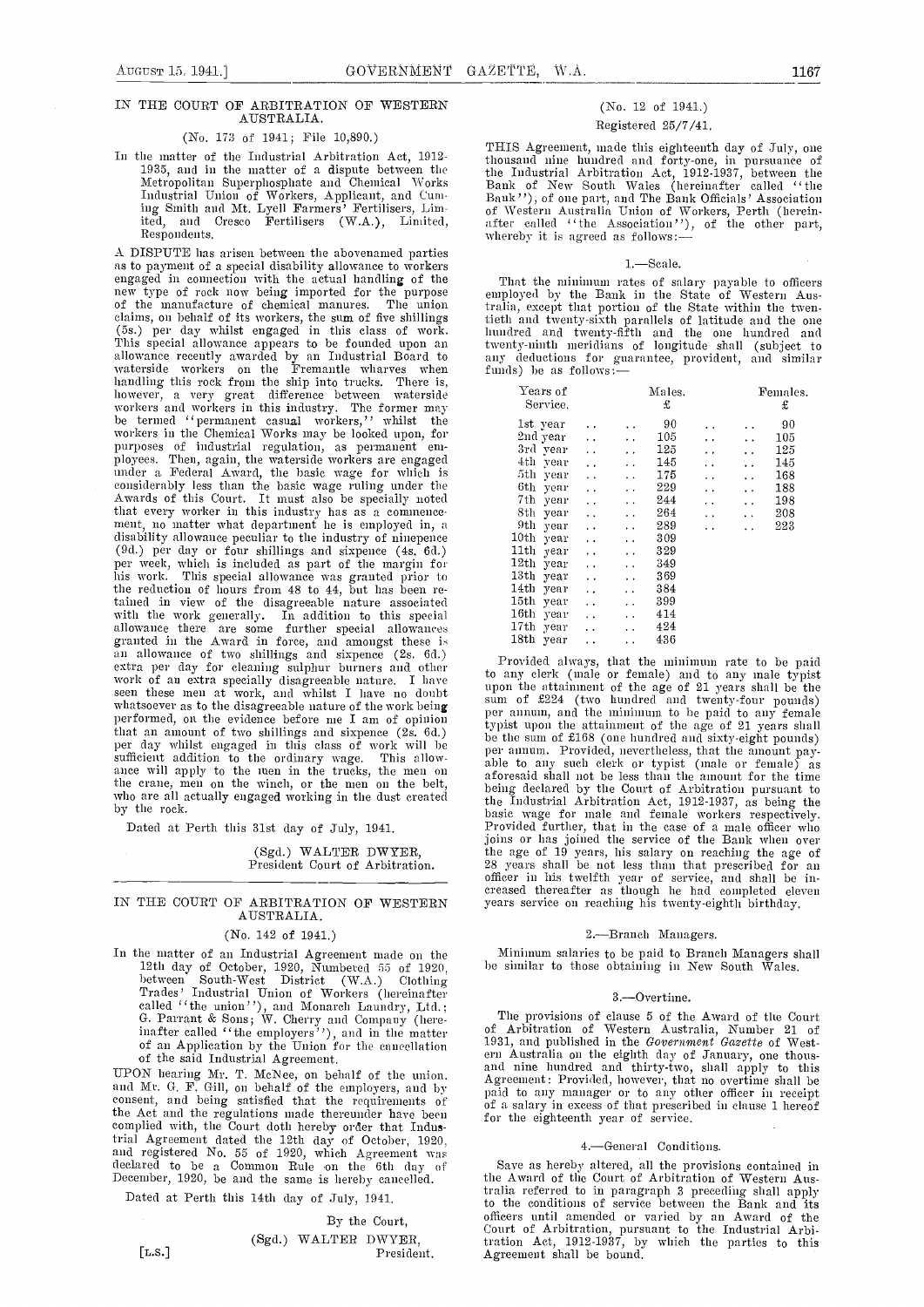## 5.-Privileges.

Notwithstanding anything in this Agreement, no officer shall suffer loss by way of salary allowance, position, and/or any other privileges existing at the date hereof, and of existing practices in regard to allowances, privileges, and rights on the date mentioned shall not be diminished by this Agreement.

## 6.Period of Agreement.

the first day of July, one thousand nine hundred and the forty-one, and shall remain in force for a period of Comp three months and thereafter until all or any of its clauses are terminated by notice in writing given by either party to the other, or by authority of both parties pany Director, of Ma<br>to this Agreement: Provided, nevertheless, that the term tor of the Company. to this Agreement: Provided, nevertheless, that the term tor of the of this Agreement shall not in any event extend beyond the thirtieth day of June, one thousand nine hundred and forty-four.

7.—Termination of Previous Agreement.

It is hereby mutually agreed and declared that a certain Agreement bearing date the first day of September, the first date the first date the first date the first day of September, 1939, and made between the parties hereto, shall as from the thirtieth day of June, 1941, be determined and cease NOTICE is hereby given that the Reg to be of further effect.

The Common Seal of the<br>Bank of New South Wales was hereunto duly<br>affixed at the Board of (Sgd.) affixed at the Board of Directors of the said Bank, by the authority of the Directors, whose<br>signatures are set oppo $s$  site thereto, in the pre-

(Sgd.) J. Phillips, J.P., Secretary.

The Common Seal of the Bank Officials' Association of Western Australia Union of Workers,<br>Perth, was hereunto hereunto affixed in the presence of-

(Sgd.) Jas. L. Battye, President.

(Sgd.) L. H. Preston,

Committeeman.

## CASH ORDER LOST.

Agricultural Bank,

Perth, 8th August, 1941.<br>THE undermentioned Cash Order drawn by the Agri-<br>
ultural Bank has been lost and payment has been stopped; it is proposed to issue a fresh Cash Order in lieu thereof :-

C/O. No. 26063; value £11; G. E. Drust; 2/6/41; Lake Grace.

> 0. L. CLARKE, General Manager.

R. W. GILLESPIE, J. H. FAIRFAX, FRED. H. TOUT.

#### \\restern Australia.

## THE COMPANIES ACT, 1893.

0. H. Evers & Co., Limited.

NOTICE is hereby given that the Power of Attorney<br>given by the abovenamed Company to William Rutland given by the abovenamed Company to William Rutland West<br>Brooker, of rear of 201 Murray street, Perth, Bnsingess Manager, has been revoked; that Charles Henry to the<br>King, Kenneth Sinclair James McGibbon, and Geoffrey stree George's terrace, Perth, are now the Attorneys of the Even Company, the office of which is now situate at the offices said of Messieurs S. J. McGibbon and Co., Fifth Floor, Shell ing House, St. George's terrace, Perth.

Dated the 4th day of August, 1941.

PARKER & PARKER, Solicitors for the abovenamed Company, 21 Howard street, Perth.

## IN THE MATTER OF THE COMPANIES ACT, 1893, and in the matter of The Lakeside Firewood Company, Limited (in liquidation).

#### Notice of Liquidation.

This Agreement shall take effect as on and from the 5th day of Angust, 1941, the following special<br>e first day of July one thousand nine hundred and the resolution was passed:—That The Lakeside Firewood NOTICE is hereby given that, at an extraordinary gen eral meeting of the Lakeside Firewood Company, Limited, held at the Registered Office of the Company, Maritana street, Kalgoorlie, Western Anstralia, on Tuesday, the 5th day of Angust, 1941, the following special terms of the Companies Act, 1893; a further resolution<br>was passed appointing Mr. Ernest Harry Jolly, Company Director, of Maritana street, Kalgoorlie, Liquida-<br>tor of the Company.

Dated at Kalgoorlie this 5th day of August, 1941.

| C. C. PORTER,        |  |
|----------------------|--|
| Chairman of Meeting. |  |

IN THE MATTER OF THE COMPANIES ACT, 1893 to 1938, and in the matter of Lakeway Butchers, Limited.

As witness the hands of the parties hereto the day Third Floor, Airways House, St. George's terrace, Perth, to 14 High street, Meekatharra, and that such office<br>will be open for the transaction of business between NOTICE is hereby given that the Registered Office of Lakeway Butchers, Limited, has been removed from Third Floor, Airways House, St. George's terrace, Perth, to 14 High street, Meekatharra, and that such office will be opemi for tue transaction of business between the hours of 9 and 5 from Mondays to Fridays and from 9 to 12 on Saturdays.

Dated this 6th day of August, 1941.

#### WILLIAM JAMES DUFF

Chartered Accountant (Aust.), Third Floor, Airways House, St. George's terrace, Perth.

## THE COMPANIES ACT, 1893. Carbine Mines, No Liability.

NOTICE is hereby given that the Registered Office in Western Australia of Carbine Mines, No Liability, a Company duly incorporated in the State of South Australia under the Companies Act, 1934-1939, is sitn-<br>ated at Perpetual Trustees Buildings, 26 Howard street, Perth, and is open and accessible to the public from Monday to Friday, inclusive, between the hours of 9 a.m. and 5 p.m., except on Saturdays and public holidays, and that Leo Henry Hunter- is the Attorney in Western Australia for the said Company.

Dated the 13th day of August, 1941.

### LEO H. HUNTER, Attorney for the said Company.

## THE COMPANIES ACT, 1893, AND PURCHASES, LIMITED.

AT a general meeting of Shareholders in Purchases, Limited, held on the 21st July, 1941, it was resolved that the Company should go into voluntary liquidation, and that Mr. A. J. Bishop should be appointed Liquidator.

### A. J. BISHOP, Liquidator.

## IN THE SUPREME COURT OF WESTERN<br>AUSTRALIA—PROBATE JURISDICTION.

In the matter of the Will of Bertram Sansom, formerly of Busselton, but late of Yoongarilup, in the State of Western Australia, Farmer, deceased.

NOTICE is hereby given that all creditors and other persons having claims or demands upon or against the Estate of the abovenamed Bertram Sansoni, formerly of Bsmsseltomi, but hate of Yoongarilup, in the State of Western Australia, Farmer, deceased, are hereby requested to send particulars of their demands or claims to the Executors, care of K. L. Devlin, Solicitor, Prince street, Busselton, in the said State, on or before the 15th day of September, 1941, after which day the said Executors will proceed to distribute the assets of the said deceased among the persons entitled thereto, having regard only to the claims and demands of which they shall then have had notice.

Dated this 6th day of August, 1941.

K. L. DEVLIN. of Prince street, Busselton, Solicitor for the Executors.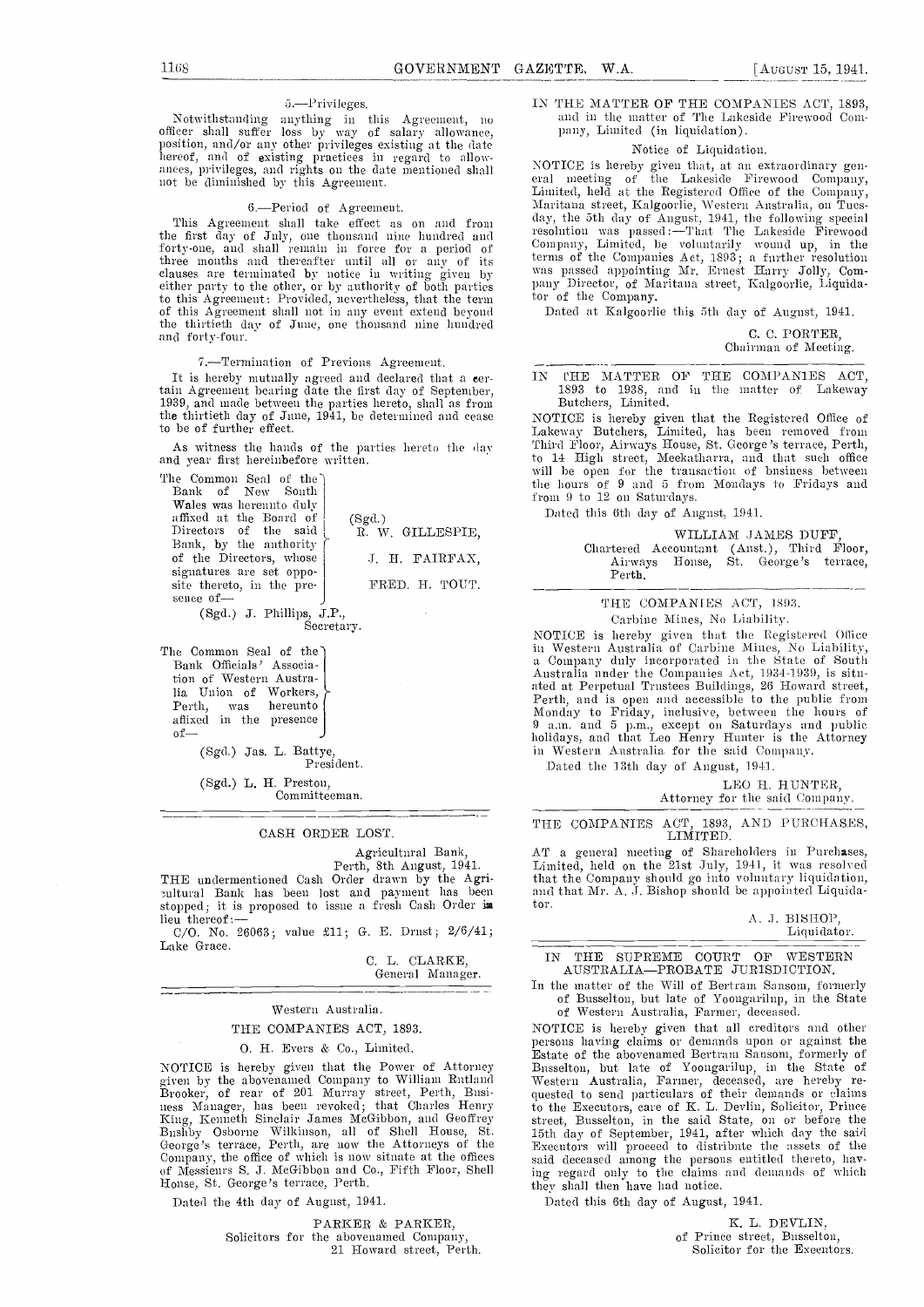## IN THE SUPREME COURT OF WESTERN AUSTRALIA-PROBATE JURISDICTION.

## In the matter of the Will of Armour John Park, late  $\rm \quad In$ of 27 Amagh street, Victoria Park, in the State of Western Australia, Retired Miner, deceased.

ticulars of the same in writing to the Executor The Com-<br>West Anstralian Trustee, Executor, & Agency Com- on on<br>pany, Limited, of 135 St. George's terrace, Perth, on which hefore the 15th day of September, 1941, after which date the Executor will proceed to distribute the assets of the said deceased amongst the persons entitled thereto, on having regard only to the claims and demands of which the Executor shall then have had notice.

Dated this 11th day of August, 1941.

## JACKSON, McDONALD, CONNOR, & AMBROSE, of CML. Buildings, 53 St. George's terrace, Perth, Solicitors for the Executor.

IN THE SUPREME COURT OF WESTERN AUSTRALIA—PROBATE JURISDICTION.<br>In the matter of the Will and Estate of Alfred Ernest

Swindell, late of Holyoake, in the State of Western<br>Australia, Engine-driver, deceased.

NOTICE is hereby given that all persons having claims or demands against the Estate of Armour John Park, late of 27 Amagh street, Victoria Park, in the State of in writing the eeased are hereby required to send particulars claims or demands against the Estate of the abovenamed deceased are hereby required to send particulars<br>in writing thereof to the Administrator (with the Will)<br>The West Anstralian Trustee, Executor, and Agency<br>Company, Limited, of 135 St. George's terrace, Perth,<br>on on o amongst the parties entitled thereto, having regard only to the claims and demands of which the said Administrator (with the Will) shall then have had notice.

Dated the 12th day of August, 1941.

RALPH J. STODDART,<br>of W.A. Trustee Buildings, 135 St. George's terrace, Perth, Solicitor for the Administrator (with the Will).

## NOTICE TO CREDITORS AND CLAIMANTS.

IN THE SUPREME COURT OF WESTERN AUSTRALIA, PROBATE JURISDICTION.

NOTICE is hereby given that all persons having claims or demands against the Estates of the undermentioned deceased persons (orders to collect and administer whose Estates were granted to me by the said Court under the Curator of Intestate<br>Estates Act, 1918), are hereby required to send particulars of such claims or demands to me in wri those entitled thereto, having regard only to those claims or demands of which I shall then have had notice.

Dated at Perth the 14th day of August, 1941. <br>J. H. GLYNN,

Curator of Intestate Estates.

| Name.                                             |                      | Date of Death. | Date of Order. | Address.                                                                 | Occupation.                        |
|---------------------------------------------------|----------------------|----------------|----------------|--------------------------------------------------------------------------|------------------------------------|
| Gleeson, Daniel (also known as William<br>Daniel) |                      | $26 - 4 - 41$  | $7 - 8 - 41$   | Sutherland street, Kalgoorlie                                            | No occupation                      |
| Sproule, William John                             | $\ldots$<br>$\cdots$ | 12–5–41        | $5 - 8 - 41$   | formerly of 16 Simpson street,<br>West Perth, but late of<br>Wooroloo    | Gardener                           |
| Hughes, Thomas<br>$\ldots$                        | $\cdots$<br>$\cdots$ | $23 - 5 - 41$  | $7 - 8 - 41$   | Moir street. Albany<br>$\cdots$                                          | Engineer                           |
| Coopan, Thomas<br>$\cdots$                        | $\cdots$<br>$\cdots$ | $31 - 5 - 41$  | ,,             | 137 James street, Perth                                                  | No occupation                      |
| Dixon, George Bateman                             | $\cdots$<br>$\cdots$ | $27 - 5 - 41$  | $12 - 8 - 41$  | 30 Wellington street, Perth                                              | Pipe-layer                         |
| Anthony, Mary Catherine                           | $\cdots$<br>$\cdots$ | $11 - 6 - 41$  | $, \,$         | Claremont<br>$\cdots$                                                    | Domestic                           |
| O'Sullivan, Dennis Patrick                        | $\cdots$<br>$\cdots$ | $4 - 6 - 41$   | , ,            | formerly of Roley Springs,<br>Midland Junction, but late<br>of Claremont | Woodcutter                         |
| Hourahan, Cornelius Francis                       | $\cdots$             | $8 - 7 - 41$   | ,,             | Nedlands<br>$\ddotsc$<br>$\cdots$<br>$\cdots$                            | Glassworker                        |
| Daniels, Florence                                 | $\cdots$<br>$\cdots$ | $19 - 2 - 41$  | , ,            | Finnerty street, Fremantle                                               | Spinster                           |
| Gibbs, Elizabeth Mary                             | $\cdots$<br>$\cdots$ | $25 - 7 - 41$  |                | 221 Beaufort street, Perth                                               | Lodging-house<br>pro-<br>prietress |

## THE W.A. INDUSTRIAL GAZETTE.

## (Published Quarterly.'i

THE Annual Subscription to the above is Seven min shillings and sixpence and the charge for a single copy Two shillings and sixpence.

The subscription may be sent to the Government Printer, Perth.

all Industrial Agreements, and matter of <sup>a</sup> similar industrial nature

## NOTICE.

## THE GOVERNMENT GAZETTE.

The Government Gazette is published on Friday in each week, unless otherwise interfered with by Public Holidays or other unforeseen circumstances.<br>SUBSCRIPTIONS.—The Subscription to the Govern-

ment Gazette is as follows:-30s. per annum, 17s. 6d.

per half year, and 10s per quarter, including postage.<br>Single copies 9d.; previous years, up to ten years Is. 6d., over tea years 2s. 6d.; postage ld. extra.

Subscriptions are required to commence and terminate with a month.

## SPECIAL NOTICE.

The publication contains reports of all proceedings be received by the Government Printer BEFORE<br>of the Court of Arbitration and Industrial Boards, TEN O'CLOCK a.m. on THURSDAY, the day pre-<br>all Industrial Agreements, and ADVERTISEMENTS.-Notices for insertion must be received by the Government Printer BEPORE TEN, O'CLOCK a.m. on THURSDAY, the day prefollowing rates:

For the first eight lines, 5s.; For every additional line, Gd.

and half-price for each subsequent insertion.

To estimate the cost of an advertisement, count nine words to a line; heading, signature, and date being reckoned as separate lines.

All fees are payable in advance. Remittances should be made by money order, postal note, or cheque. Exchange must be added to cheques.

All communications should be addressed to "The Government Printer, Perth.''